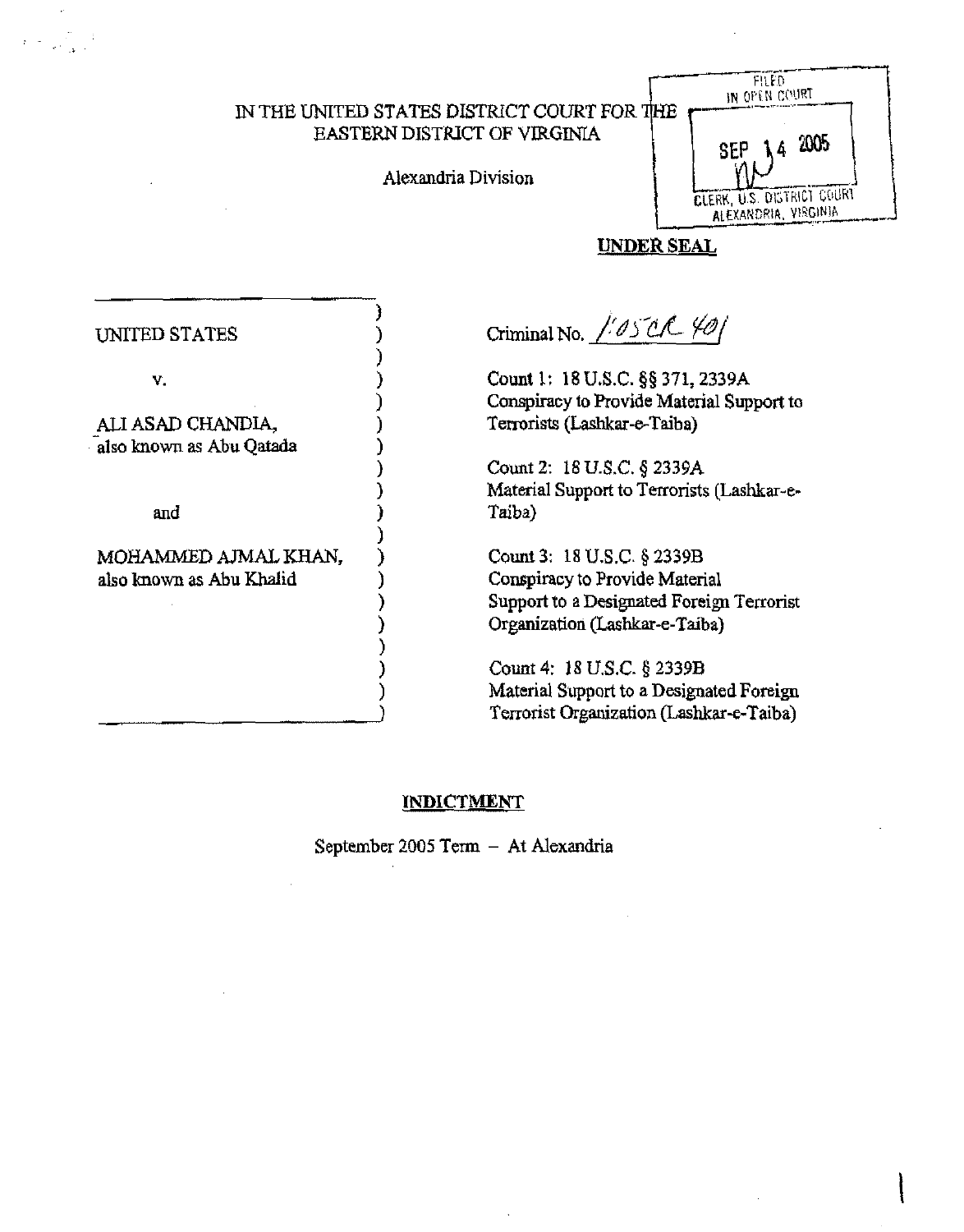#### THE GRAND JURY CHARGES THAT:

#### General Allegations

At all times relevant to this Indictment:

1. *Kashmir* was a territory located on the Indian subcontinent. Upon independence from the United Kingdom in 1947, the Indian subcontinent was divided into two nations, India and Pakistan. After India and Pakistan fought their first war against each other in 1948, twothirds of Kashmir ended up in India, and one-third in Pakistan. India is a predominantly Hindu nation, while Pakistan is predominantly Muslim. The portion of Kashmir under India's control has a Muslim majority.

2. For purposes of this Indictment, the term "violent *jihad* " refers to violent armed struggle on behalf of Islam or Muslims believed to be oppressed. Individuals who engage in violent *jihad* are *mujahideen.* An individual who dies or is killed as a result of engaging in violent *jihad* becomes *shaheed* (i.e., a martyr).

*3. Markaz Dawa Wa 'at Irshad,* roughly translated as "Center for Invitation [to Islam] and Instructions," was founded in or about 1986 10 organize Pakistani *mujahideen*  participating in the violent *jihad* against armed forces of the Soviet Union in Afghanistan. A military wing of *Markaz Dawa Wa'al Irshad* later was established by the name of *Lashkar-e-Taiba,* roughly translated as "the Army of the Pure" or "the Army of the Righteous."

*4. Lashkar-e-Taiba,* also known as *Lashker-e-Taiba, Lashkar-e-Toyeba, Lashkar -e-Toiba, Lashkar e-TaY,Yiba,* and *Lashkar-I-Taiba* (abbreviated herein as "LET"), maintained and operated camps in Pakistan for training *mUjahideen* from Pakistan and other countries. LET claims to have trained thousands of *mujahideen* to fight in areas including Mghanistan, Kashmir,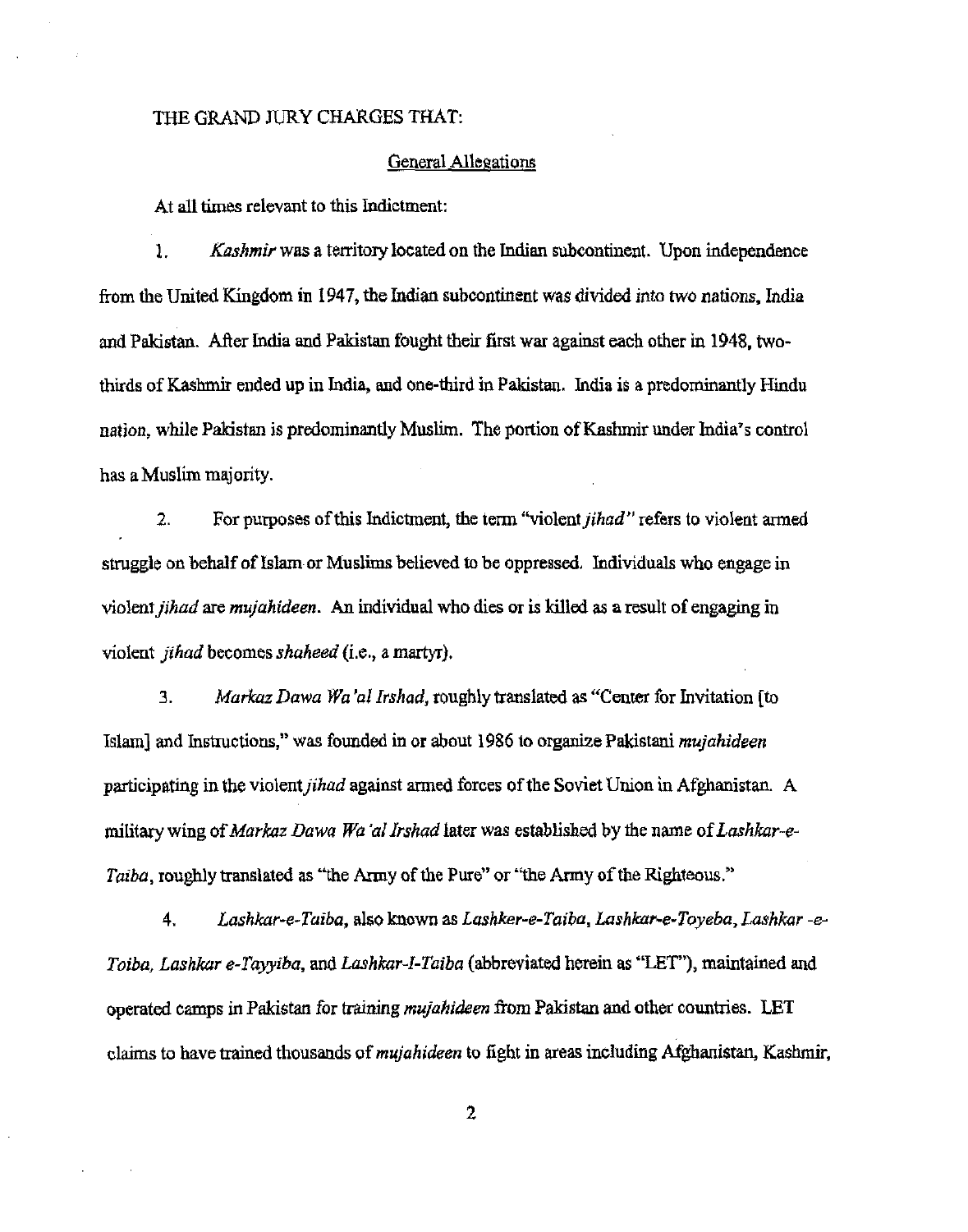Bosnia, Chechnya, Kosovo, and the Philippines.

5. After the Soviet Union withdrew from Afghanistan, the primary focus of *Lashkare-Taiha* shifted to conducting violent *jihad* against the Govenunent of India inside India and Indian-controlled Kashmir.

6. The *Taiba Bulletin* was a publication posted on the Internet that contained information about LET's military operations.

7. A *Taiba Bulletin* posted on the Internet on or about April 23, 2000, contained a claim by *Lashkar-e-Taiba* that it had recently killed Indian soldiers in the Kupawara district of Indian-controlled Kashmir, including soldiers riding in a bus convoy passing over a bridge under which LET *mujahideen* detonated a mine. This *Taiba Bulletin* also claimed that LET *mujahideen* used shoulder-launched rockets to destroy an Indian government building in the Kupawata district of Indian-controlled Kashmir.

8. A *Taiba Bulletin* posted on the Internet on or about July 11, 2000, quoted an LET official as stating: "Mujahideen have got access to the Indian army web site where they worked against the Indian forces. lashkat-e-Taiba also made a remote control aeroplane that was caught in Occupied Kashmir. We are developing the modern technology. We can make modern **The Community of Property** devices. Allhamd-u-LiUah."

9. A Taiba Bulletin posted on the Internet in or about April 2001 contained a claim by Lashkar-e-Taiba that over 14,000 Indian soldiers had been killed, and that 1,000 *mujahideen* from *Lashker-e-Taiba* had died while engaged in violent *jihad* in Kasluuir.

10. Between 1996 and December 2001, news media organizations reported that. *Lashkar-e-Taiba* was blamed for nwnerous massacres of hundreds of civilians in various

3

美莓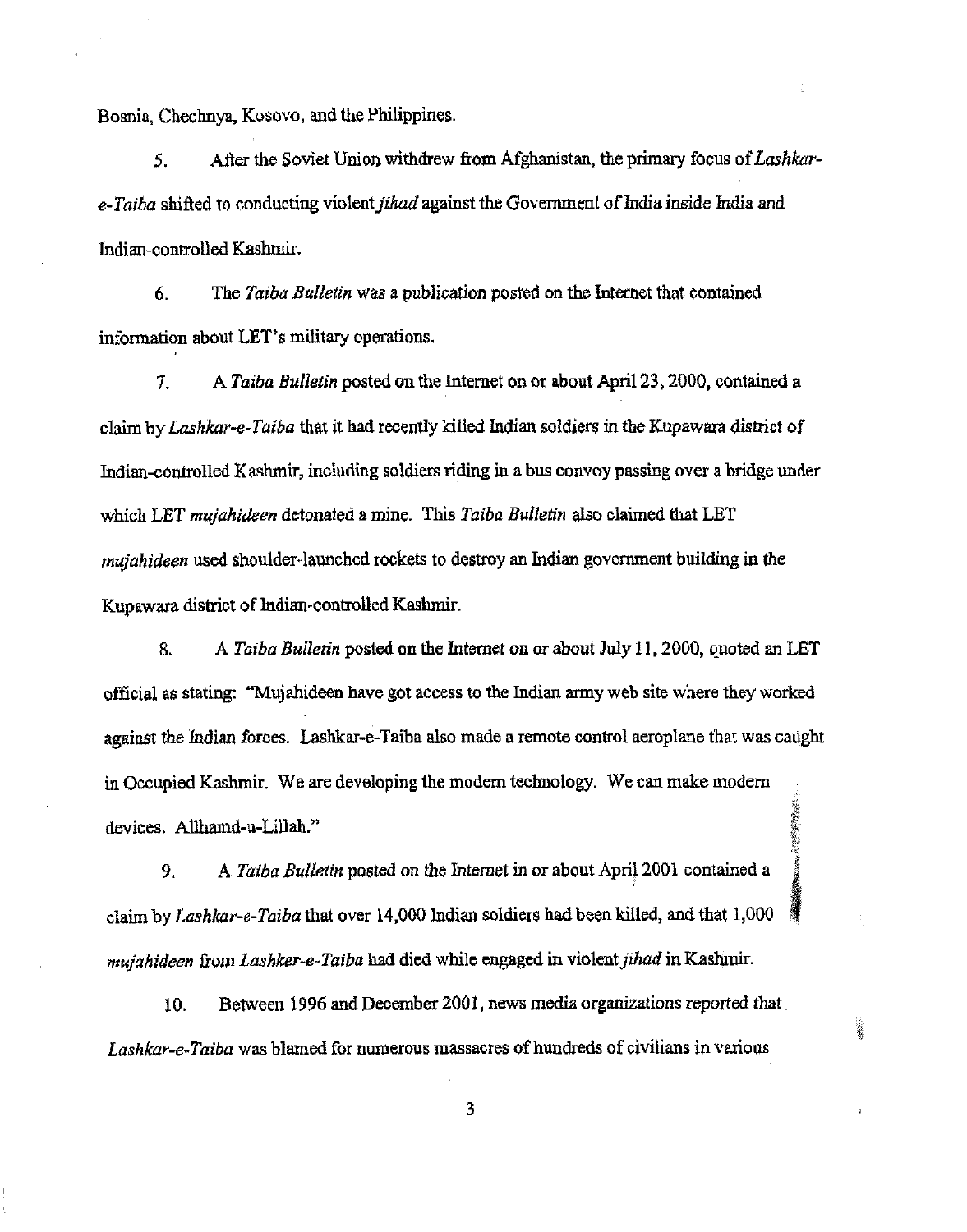incidents in Kashmir, as well as for an attack in December 2000 on New Delhi's ''Red Fort," an historic landmark that houses both soldiers and civilians and draws thousands of tourists every day.

11. On or about December 13, 2001, anned terrorists attacked India's Parliament building in New Delhi, killing several people. The government of India blamed the attack on *Lashkar-e-Taiba.* 

12. On December 24, 2001, the United States designated *Lashkar-e-Taiba* as a . foreign terrorist organization pursuant to Section 219 of the Immigration and Nationality Act. As a result of this designation, it became unlawful for persons within the United States, or persons subject to the jurisdiction of the United Stales, to provide material support or resources to *Lashkar-e-Taiba.* 

13. The  $MP 1000$ SYS system is an electronic automatic pilot system that can be installed on a model airplane. It contains a stability and control computer that can be programmed to fly an airplane with a 10-12 foot wingspan using Global Position Satellite coordinates. The system controls altitude, speed, and navigation to programmed waypoints, and also can be programmed to turn a video camera on and offwhen the airplane reaches certain locations. The MPl OOOSYS system can be used for military purposes as well as other applications, and it can be used in conjunction with a wireless video camera.

14. Defendant MOHAMMED AJMAL KHAN is a British national of Pakistani heritage.

15. Defendant ALI ASAD CHANDIA was born in Pakistan and retains Pakistani citizenship.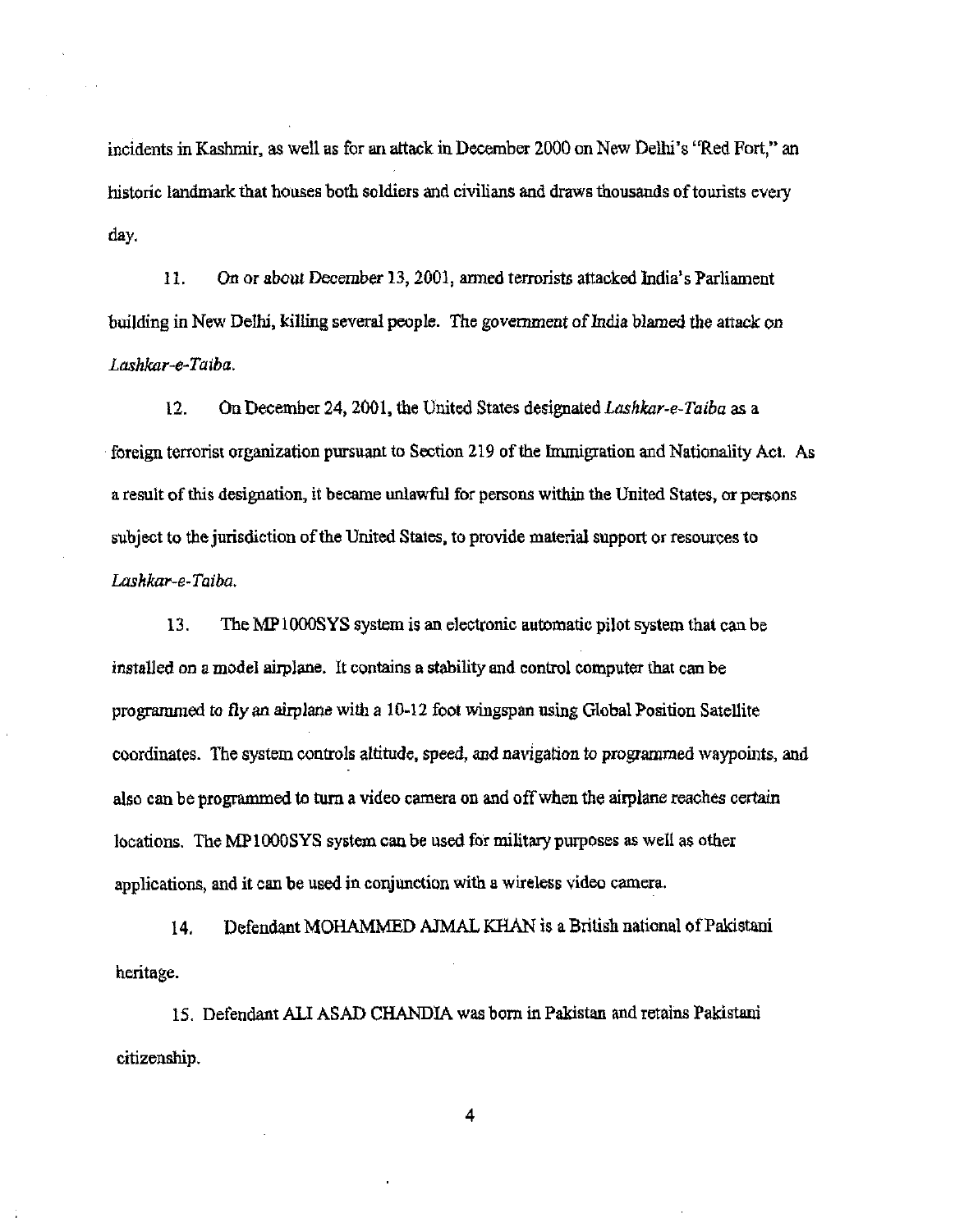### COUNT<sub>1</sub>

### Conspiracy to Provide Material Support to Terrorists *(Lashkar-e-Taiba)*

#### THE GRAND JURy FURTHER CHARGES THAT:

1. The Grand Jury realleges and incorporates by reference herein the General Allegations of this Indictment.

2. Beginning on a date unknown and continuing through at least March 2005, within Fairfax County in the Eastern District of Virginia and elsewhere, the defendants ALI ASAD CHANDIA and MOHAMMED AJMAL KHAN did knowingly, willfully, and unlawfully combine, conspire, confederate and agree with other individuals known and unknown to the grand jury to knowingly provide material support and resources, as that term is defined in 18 U.S.C. § 2339A(b), and to conceal and disguise the nature, location, source, and ownership of material support and resources, knowing and intending that they were to be used in preparation for, and in carrying out, a violation or violations of Title 18, United States Code, Section 956 (conspiracy to kill or injure persons or damage property in a foreign counby).

3. In or about 2000 and 2001, defendant AU ASAD CHANDIA attended lectures by coconspirator Ali ai-Timimi at Dar AJ-Arqam, an Islamic educational center in Falls Church, Virginia.

4. In or about 2000 and 2001, defendant ALI ASAD CHANDlA became coconspirator Ali al-Timimi's personal assistant, assisting al-Timimi with scheduling appearances and speaking engagements, typing, and research on Islamic subjects.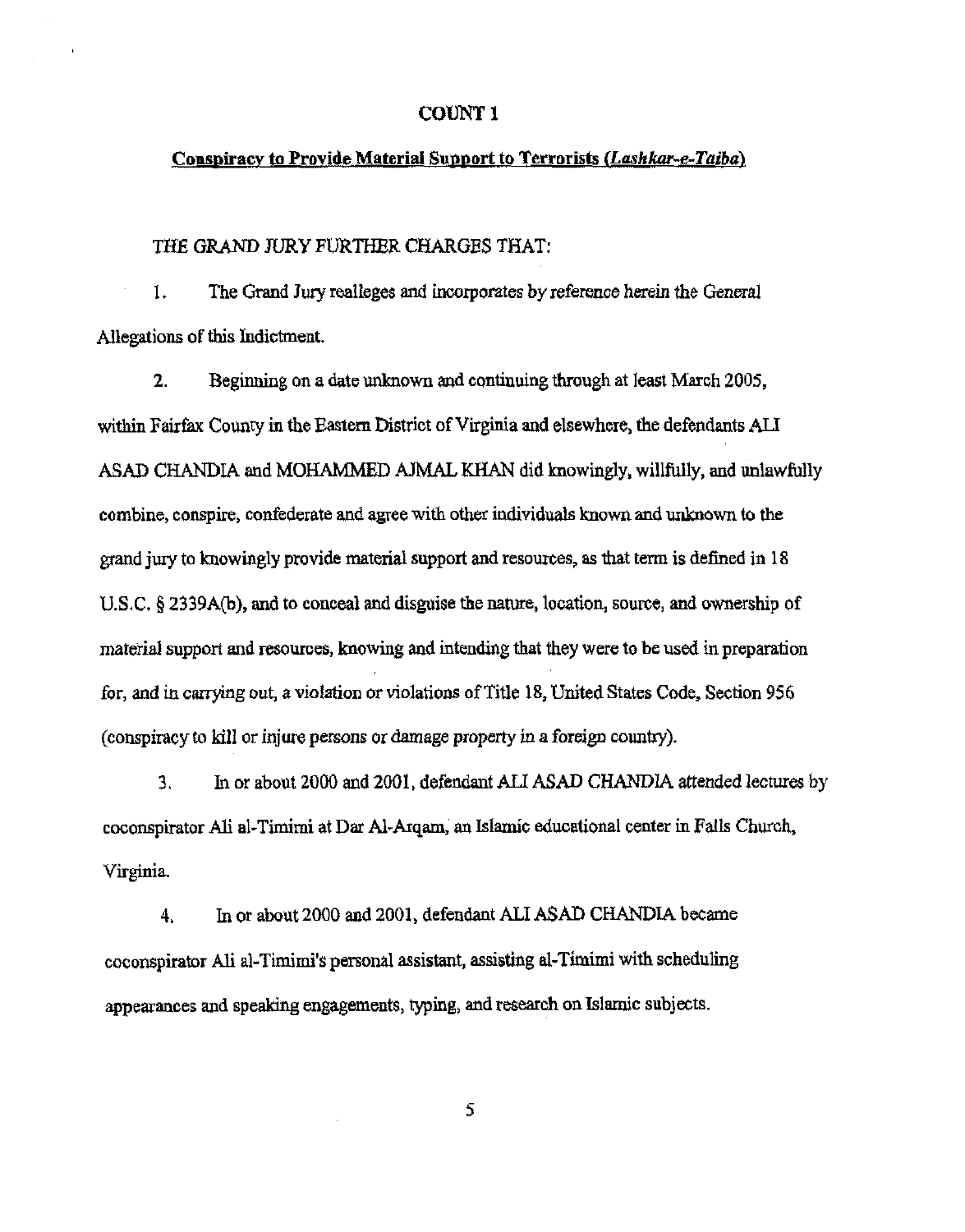5. On or about August 8, 2001, an individual using the e-mail address  $j$ ohninformation@yahoo.co.uk sent an e-mail to Barrday, lnc., a Canadian company with manufacturing facilities in the United States, in which the individual confirmed the purchase of kevlar fabric and inquired about the cost of shipping to Islamabad, Pakistan.

6. On or about August 19, 2001, coconspirator Seifullah Chapman traveled from Washington Dulles International Airport in the Eastern District of Virginia to Pakistan.

7. On or about September 16, 2001, at a meeting at the borne of coconspirator Yong Ki Kwon in Fairfax, Virginia, in the Eastem District of Virginia, coconspirator Ali al-Timirni told coconspirators Randall Royer, Masoud Khan, Hammad Abdur-Raheem, Muhammed Aatique, Khwaja Mahmoud Hasan, and others, that the time had come for them to go abroad to join the *mujahideen* engaged in violent *jihad* in Afghanistan, and that American military forces likely to arrive in Afghanistan would be legitimate targets of a violent *jihad* in which those present had a duty to fight.

8. On or about September 16, 2001, at a meeting at the home of coconspirator Yong Ki Kwon in Fairfax, Virginia, the individuals gathered discussed obtaining military-style training from *Lashkar-e-Taiba* in order to join the *mujahideen* expected to engage in violent *jihad* against American military forces in Afghanistan.

9. On or about September 16, 2001, at a meeting at the home of coconspirator Yong Ki Kwon in Fairfax, Virginia. coconspirator Ali aI-Tirnimi said to those considering whether to obtain military-style training from *Lashkar-e-Taiba* in Pakistan that LET was on the correct path.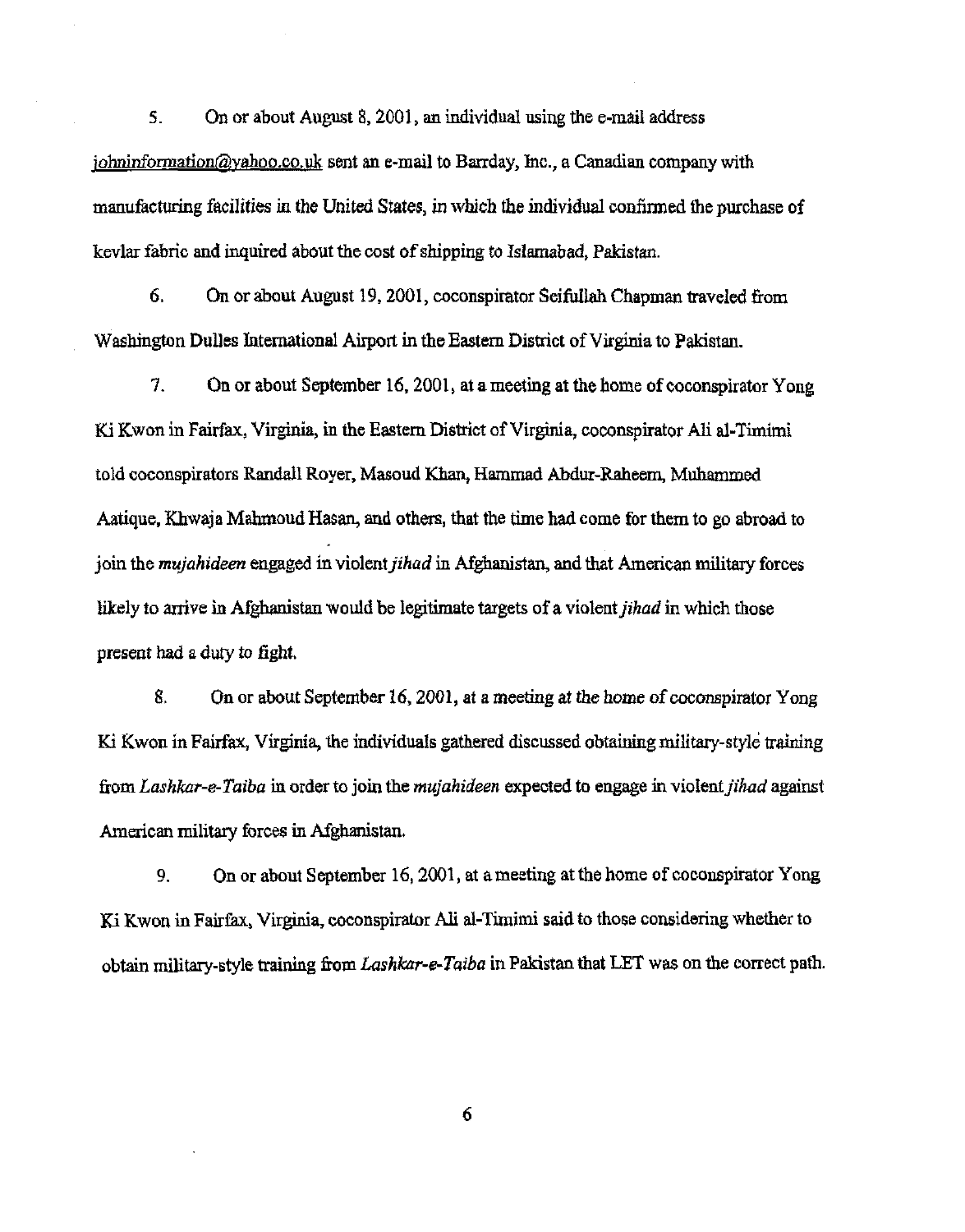10. On or about September 16, 2001, at a meeting at the home of coconspirator Yong Ki Kwon in Fairfax, Virginia, coconspirator Ali al-Timimi told those in attendance that Mullah Omar, the Emir of Afghanistan and leader of the Taliban, had called for their help in defending Afghanistan from the expected American invasion.

11. On or about September 16, 2001, at a meeting at the home of coconspirator Yong K. Kwon in Fairfax, Virginia, coconspirator Ali al-Timimi read from a document in Arabic entitled "Sheikh Humood Bin Uqla Ash-Shu' aibi' s Fatwa on the Recent Events," which stated in part that it was compulsory to assist Afghanistan in *jihad* against the expected U.S. military invasion.

12. On or about September 19,2001, coconspirator Ali al-Tirnimi advised coconspirators Yong Ki Kwon and Khwaja Mahmoud Hasan how to reach the *Lashkar-e-Taiba*  camps in Pakistan undetected.

13. On or about September 19,2001, coconspirators Muhammed Aatique and Masoud Khan traveled from JFK Airport in New York to Karachi, Pakistan.

14. On or about September 19, 2001, coconspirator Seifullah Chapman returned to the Eastern District of Virginia from Pakistan.

15. On or about September 20, 2001, coconspirators Yong Ki Kwon and Khwaja Mahmoud Hasan traveled to Washington Dulles Airport to fly to Pakistan via New York by way of Manchester, England.

16. On or about September 20, 2001, coconspirators Muhammed Aatique and Masoud Khan arrived in Karachi, Pakistan.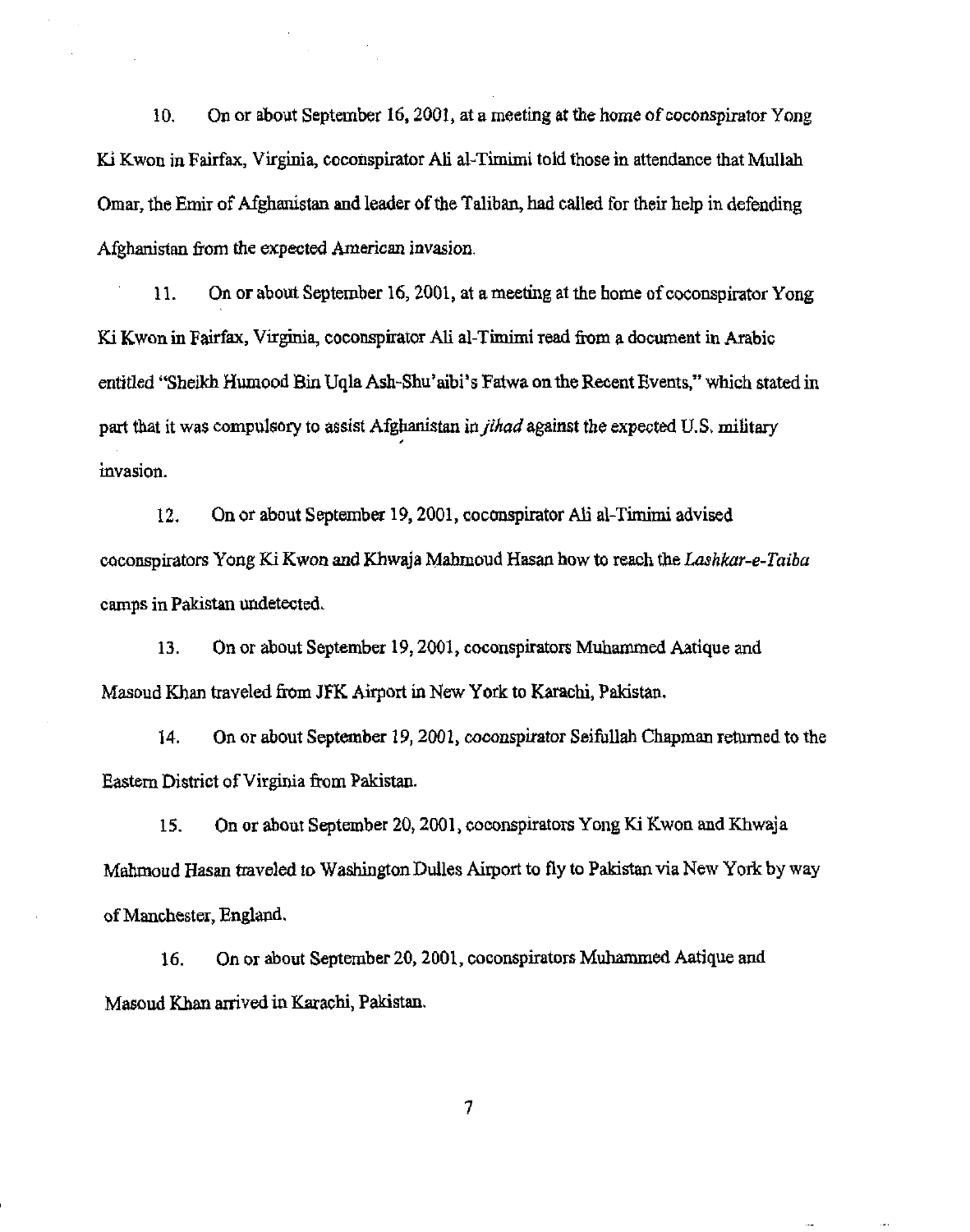17. On or about September 22, 2001, coconspirators Yong Ki Kwon and Khwaja Mahmoud Hasan arrived in Karachi, Pakistan.

18. In or about late September 2001, coconspirator Muhammed Aatique traveled to a *Lashkar-e-Taiba* camp near Muzafi-abad, Pakistan.

19. In or about early October 2001, coconspirators Yong Ki Kwon, Khwaja Mahmoud Hasan, and Masoud Khan visited a *Lashkar-e-Taiba* office in Lahore, Pakistan, where they spoke to defendant MOHAMMED AJMAL KHAN, an LET official they knew as "Abu Khalid."

20. In or about early October 2001, and after visiting the LET office in Lahore, Pakistan, coconspirators Yong Ki Kwon, Khwaja Mahmoud Hasan and Masoud Khan traveled to an LET training camp near Muzafrabad, Pakistan.

21. In or about October 2001, at a *Lashkar-e-Taiba* training camp near Muzafrabad Pakistan, coconspirators Masoud Khan, Mohammed Aatique, Khwaja Mahmoud Hasan, and Yong Ki Kwon each fired a semi-automatic AK-47 rifle. a machine gun, a rocket-propelled grenade, and an antiaircraft gun.

22. In or about October 2001, while at a *Lashkar-e-Taiba* facility near Lahore, Pakistan, coconspirators Khwaja Mahmoud Hasan and Yang Ki Kwon encountered defendant MOHAMMED AJMAL KHAN, whom they knew by the name "Abu Khalid."

23. On or about October 14, 2001, ALI ASAD CHANDIA attended a meeting at the home of coconspirator Ali al-Timimi in Fairfax, Virginia, in the Eastern District of Virginia, along with coconspirators Donald Surratt, Ibrahim al-Hamdi, and others.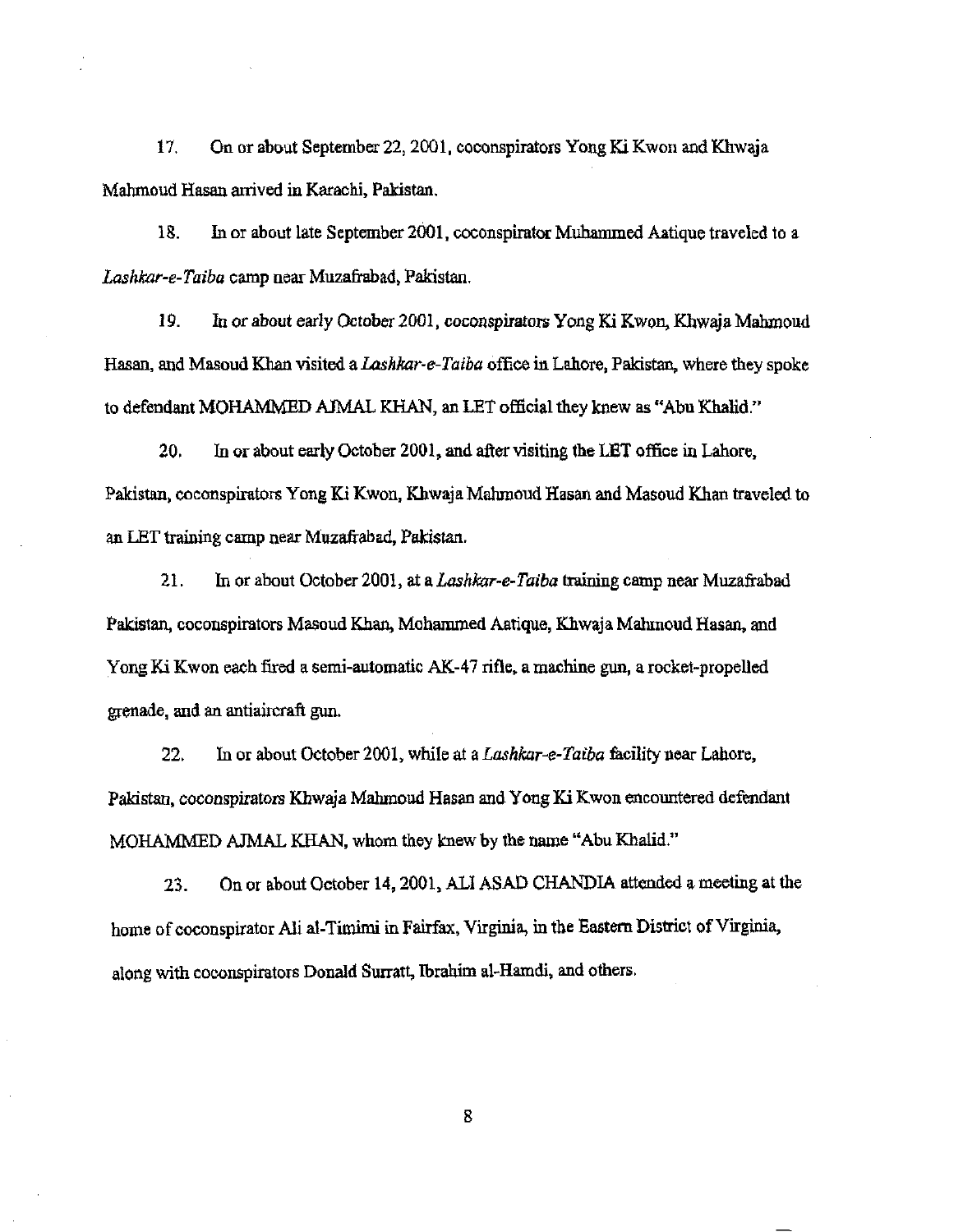24. On or about October 14, 2001, during the meeting at his residence, coconspirator Ali aI-Timimi told those present that it was obligatory for them to go to Pakistan and Afghanistan to engage in *jihad* on behalf of Mnslims in those countries.

25. On or about October 14, 2001, during the meeting at his residence, coconspirator Ali al-Timimi read and expressed his agreement with an Arabic-language document, to wit, Sheikh Safar Hawaii's "Statement to the Ummah Concerning the Recent Events," which said that Muslims everywhere rejoiced when they heard the news of the terrorist attacks of September 11, 2001, and that it was the duty of Muslims to guard the religion from all sides.

26. On or about October 15, 2001, defendant ALI ASAD CHANDIA renewed his Pakistani passport at the Pakistani embassy in Washington, D.C.

27. Between on or about September 11, 2001, and onor about November 2, 2001, defendant All ASAD CHANDIA submitted a handwritten letter of resignation to his supervisor at Casteo, stating that "1 have to leave now due to some family emergency."

28. On or about October 23, 2001, defendant ALI ASAD CHANDIA purchased an airline ticket for travel on Pakistani International Airlines for travel from New York's JFK Airport to Lahore, Pakistan, on November 3, 200l.

29. In or about October 2001, and after attending the LEf training camp in Pakistan, coconspirators Yang Ki Kwon and Khwaja Mahmoud Hasan went to an LET facility in Mmidke, Pakistan.

30. On or about October 2001, while at the LET facility in Muriclke, Pakistan, coconspirator Yong Ki Kwon had a conversation with defendant MOHAMMED A.JMAL KHAN in which they discussed paintball.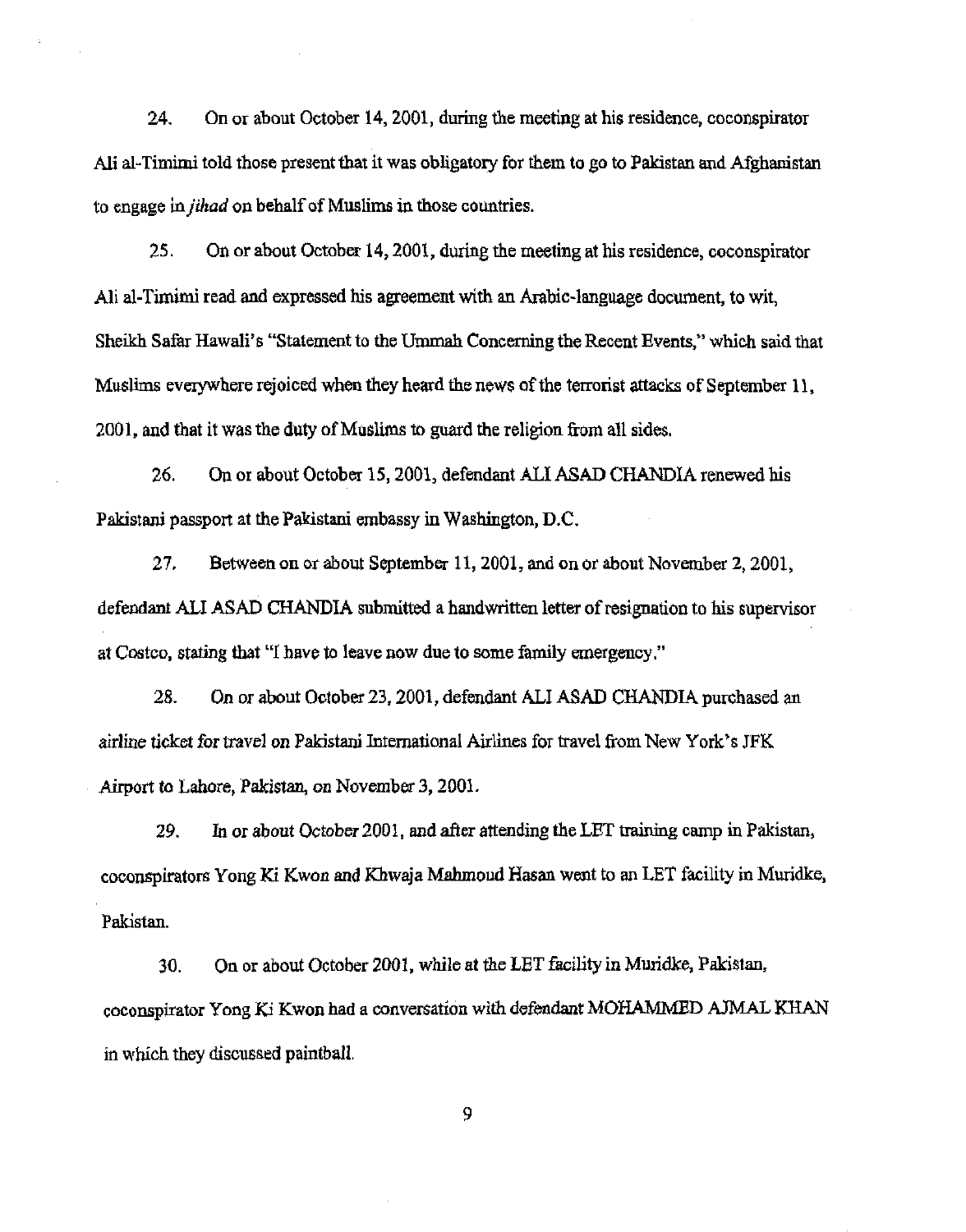31. On or about November 3, 2001, defendant All ASAJ) CHANDIA departed JFK Airport in New York for Lahore, Pakistan.

32. On or about November 5, 2001. defendant ALI ASAD CHANDIA anived in Lahore, Pakistan.

33. In or about November 2001, and after coconspirator Khwaja Mahmoud Hasan spent time at the LET facility in Muridke, Pakistan, defendant MOHAMMED AJMAL KHAN drove Hasan from Muridke to the LET office in Lahore, Pakistan, that Hasan had visited before going to the LET training camp.

34. In or about November 2001, defendant ALI ASAD CHANDIA went to a *Lashkar-e· Taiba* office in Lahore, Pakistan.

35. In or about November 2001, coconspirator Khwaja Mahmoud Hasan encountered defendant ALI ASAD CHANDIA at the LET office in Lahore, Pakistan, that Hasan had visited before going to an LET training camp.

36. In or about November 2001, coconspirator Yong K.i Kwon encountered defendant ALI ASAD CHANDIA at the LET office in Lahore, Pakistan, that Kwon had visited before going to an LET training camp

37. In or about November 2001, while at the *Lashkar-e-Taiba* office in Lahore, Pakistan, defendant ALI ASAD CHANDIA asked Yang Ki Kwon about the training that takes place at the LET camp, and about the clothing that he would need at the camp.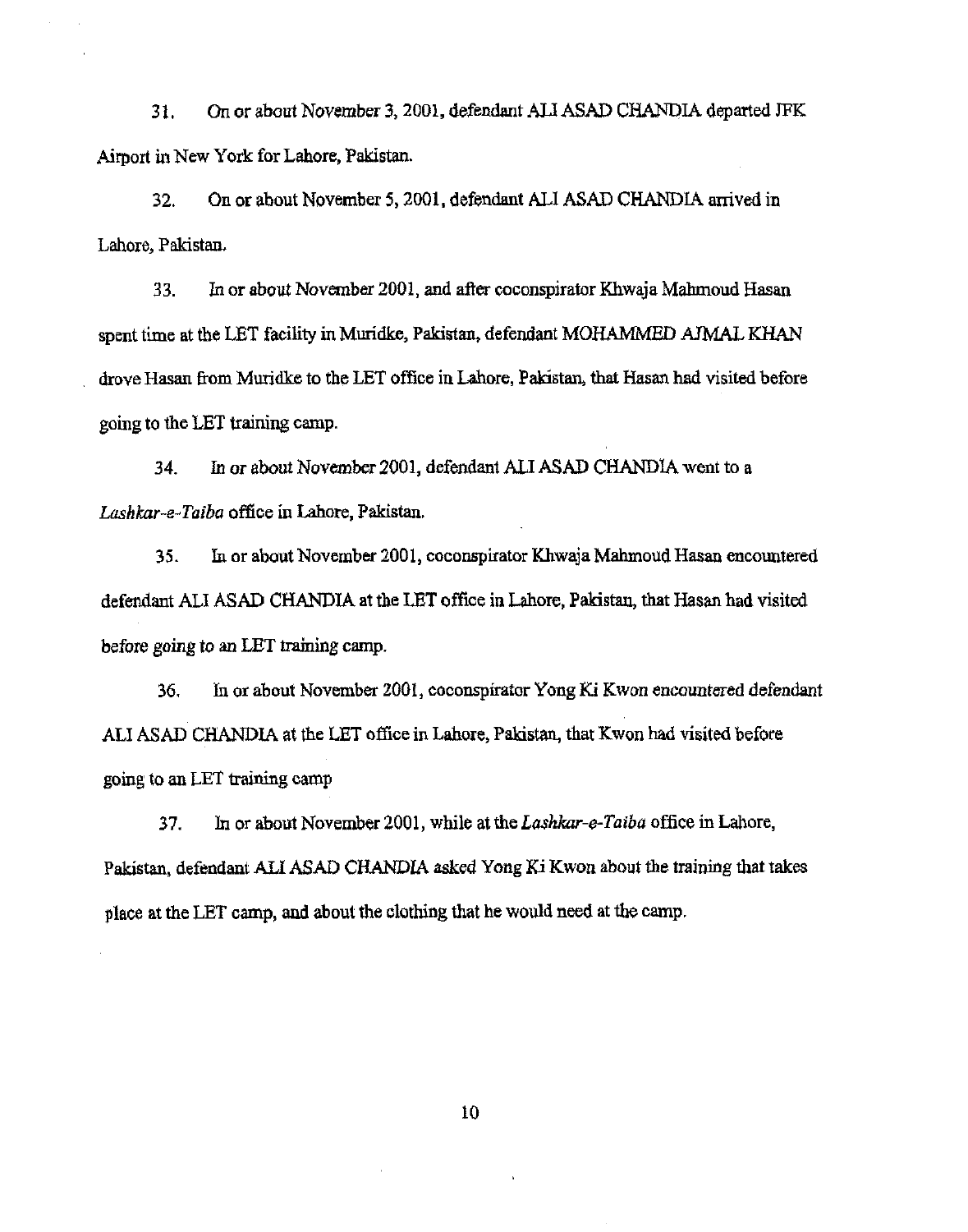38. On or about January 23,2002, an individual using the e-mail account johninformation@yahoo.co.uk sent an-mail to Barrday, Inc., the subject of which was "Re: Fwd: p. singh," in which the individual stated, "i have arrived here in canada toronto today and i will be flying out on the  $30<sup>th</sup>$  jan i wish to pay a visit to ur office and factory to finalise the purchase of kevlar, if u could arrange a time and contact me  $\dots$ ."

39. On or about February 5, 2002, defendant ALI ASAD CHANDlA departed Pakistan, arriving at Washington Dulles Airport in the Eastern District of Virginia on or about the same date.

40. On or about February II, 2002, defendant MOHAMMED AJMAL KHAN flew from Birmingham, England, to the United States. arriving at Newark International Airport in Newark, New Jersey, then flew from Newark to Washington Dulles International Airport in the Eastern District of Virginia.

41. On or about February 13, 2002, an individual using the e-mail account  $\phi$  johninformation@yahoo.co.uk sent an e-mail to the president of Vesta Technology in Wheat Ridge, Colorado, in which he stated, "Hi there I phoned u guys yesterday to make a test flight app but the relative person was not present I was expecting a email off u last night, can we arrange a date plz before the  $20<sup>th</sup>$  feb. I know that this may be a short notice looking forward to meeting u urs Mr. P. Singh."

42. On or about February 14, 2002, an individual using the e-mail account  $\phi$  johninformation@yahoo.co.uk sent an e-mail to the president of Vesta Technology in Wheat Ridge, Colorado, in which he stated, "I can be in denver eta 11.00am flight no, CO 1531 on the 21 feb, which would give us the entire afternoon also the following day is 22feb in case of bad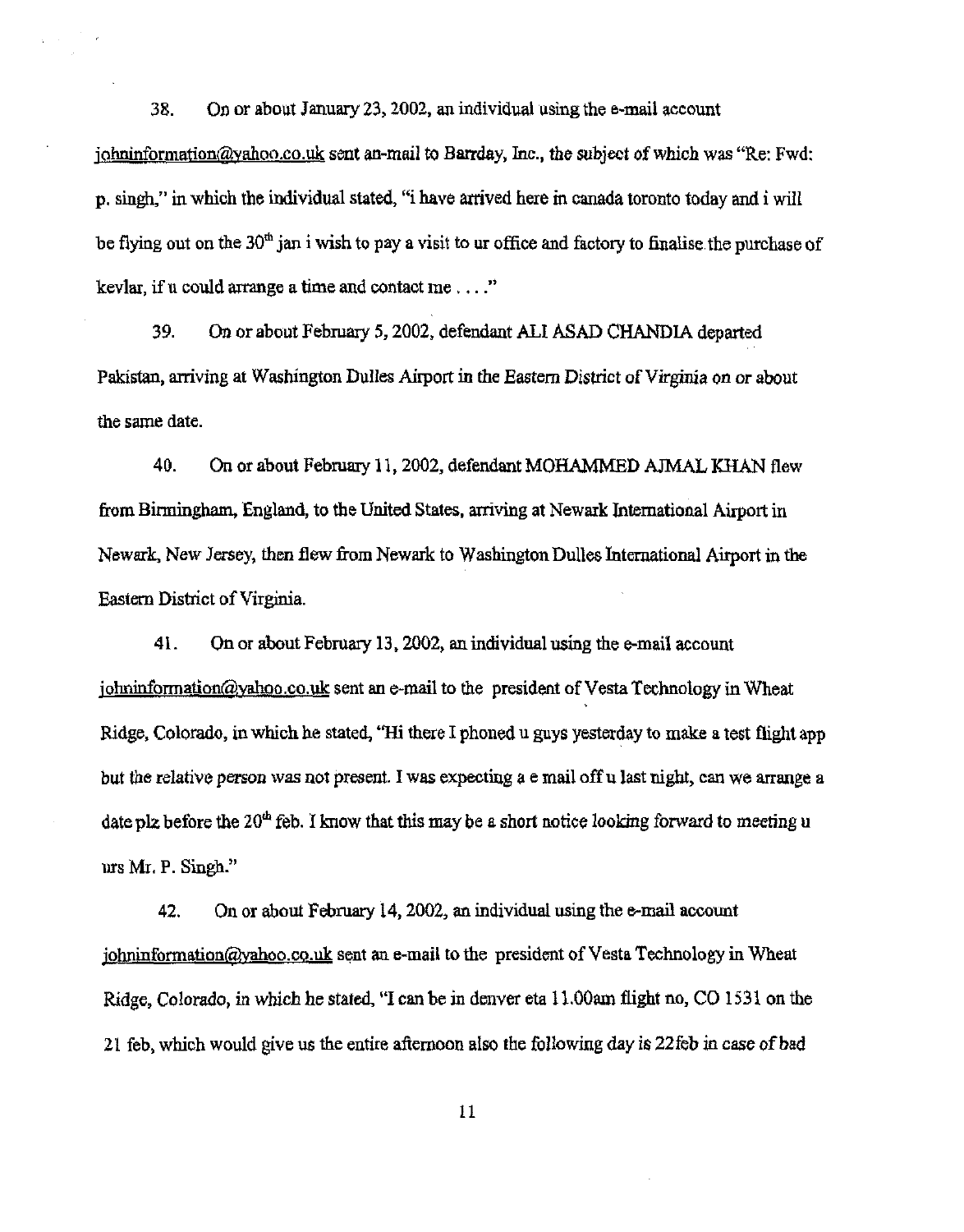weather up until the 23feb morring, coz flight leaves at 2.40pm. If u could let me know if these times r ok for u as soon as possible so I can book my ticket. I DO APOLIGISE FOR THE INCONVINACE P. SINGH."

43. On or about February 14, 2002, an individual using the name Mohammad Khan purchased a ticket for travel on February 21,2002 from Washington's Reagan National Airport to Denver via Cleveland on Continental Flight 1531.

44. On or about February 15, 2002, an individual using the e-mail account johninformation@yahoo.co.uk sent an e-mail to the president of Vesta Technology in Wheat Ridge. Colorado, in which he stated, "Hi there steven I would like to confinn my arrival on 21 feb 11.QOam can u tell me when and where to meet u thanks MR. P.SINGH."

45. On or about February 21, 2002, defendant MOHAMMED A1MAL KHAN met with the president of Vesta Technology in Wheat Ridge, Colorado, at the offices of Vesta Technology, and the two of them traveled to a field where the president of Vesta Technology conducted a demonstration flight of an urunanned aerial vehicle.

46. On or about February 21, 2002, an individual using the e-mail account for the president of Vesta TeChnology sent an email to the e-mail account  $asadibnmodnammed@yahoo.com$  in which he stated, "I will be staying at the Super 8 motel send money there please address is 10101 south I-70 frontage rd in wheat ridge tel no is 303 4248300 thank bye a,"and an individual using the e-mail account asadjbrunohammed@yahoo.com promptly replied stating "Thanks."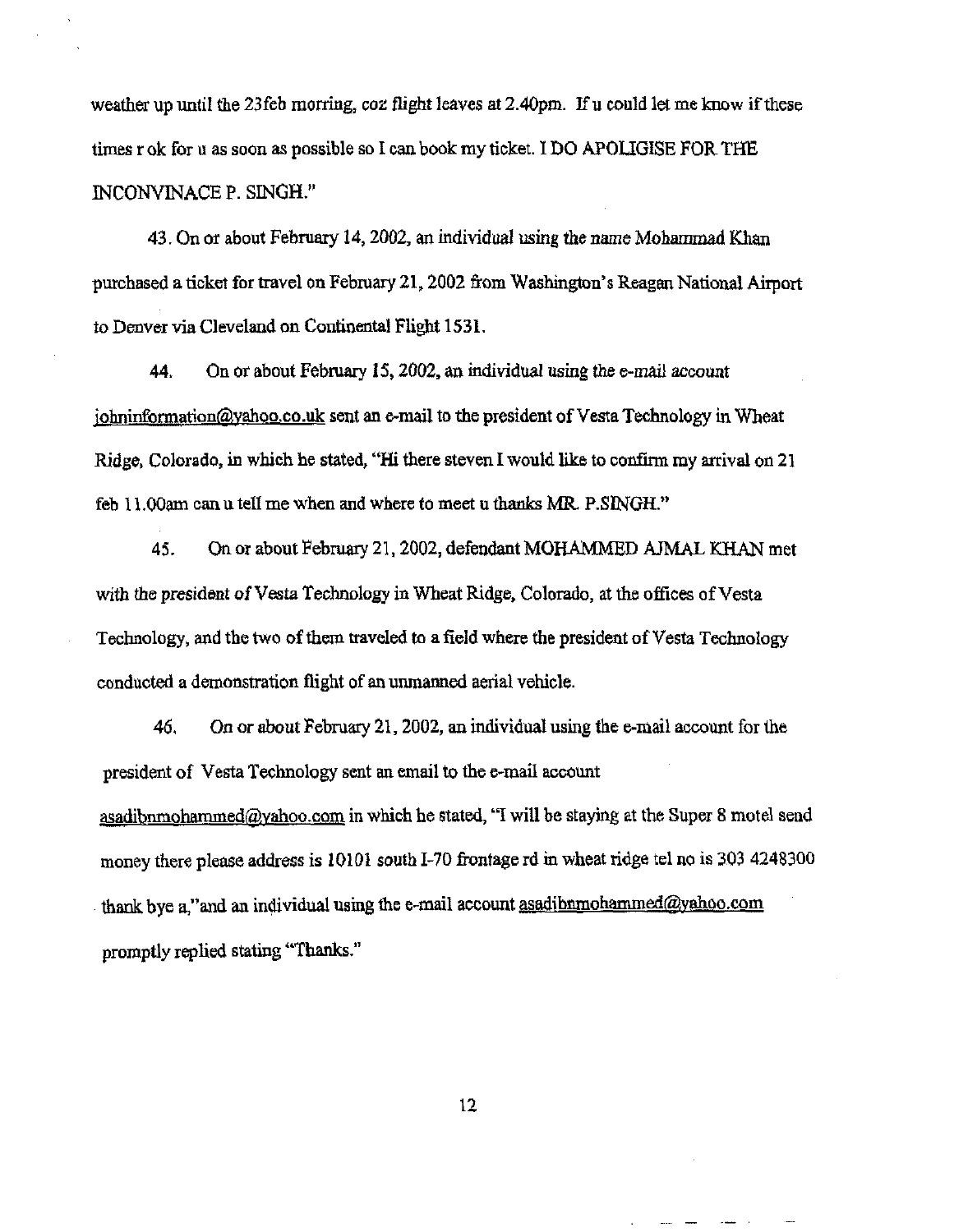47. On or about February 21,2002, defendant MOHAMMED AJMAL KHAN checked into the American Motel in Wheat Ridge, Colorado at which time he presented a United Kingdom Passport in the name of MOHAMMED AJMAL KHAN and provided a name and address of "Mohammed Khan, 43 Board Street, Coventry, UK"

48. On or about Februazy 24,2002, an individual using the e-mail account johninformation@yahoo.co.uk sent an e-mail to the president of Vesta Technology in Wheat Ridge, Colorado, in which he stated, "I just got back to DC and read your emails, I ended up staying at american Motel. Which is across thr road from super 8. I would like to place the order for complete system however could you find out for me a remote conlrol and video which have greater range. 5 miles  $+$  which is compatible with your system. Please get back to me ASAP so that I could make a final decision. I looked up a video system at www.wirelessvideocameras.com Model AAr05 with TC CMOS This has a range of 5 miles."

49. On or about February 25, 2002, an individual using the e-mail account  $j$ ohninformation@yahoo.co.uk sent an e-mail to the president of Vesta Technology in Wheat Ridge, Colorado, in which he stated, "Thanks for the quick response I will be waiting for ur info on long range remote controls and any other vidioe systems in regard to ur secound email I shall put it to my boss, however I can not garanty anything waiting for info as soon as thanks,"

SO. On or about February 28, 2002, an individual using the e-mail account johninformation@yahoo.co.uk sent an e-mail to the president of Vesta Technology in Wheat Ridge, Colorado, in which he stated, "HAVE U GOT ANY NEWS ON LONG RANGE REMOTE TRANSMITTERS WAITING FOR U REPLY THANKS."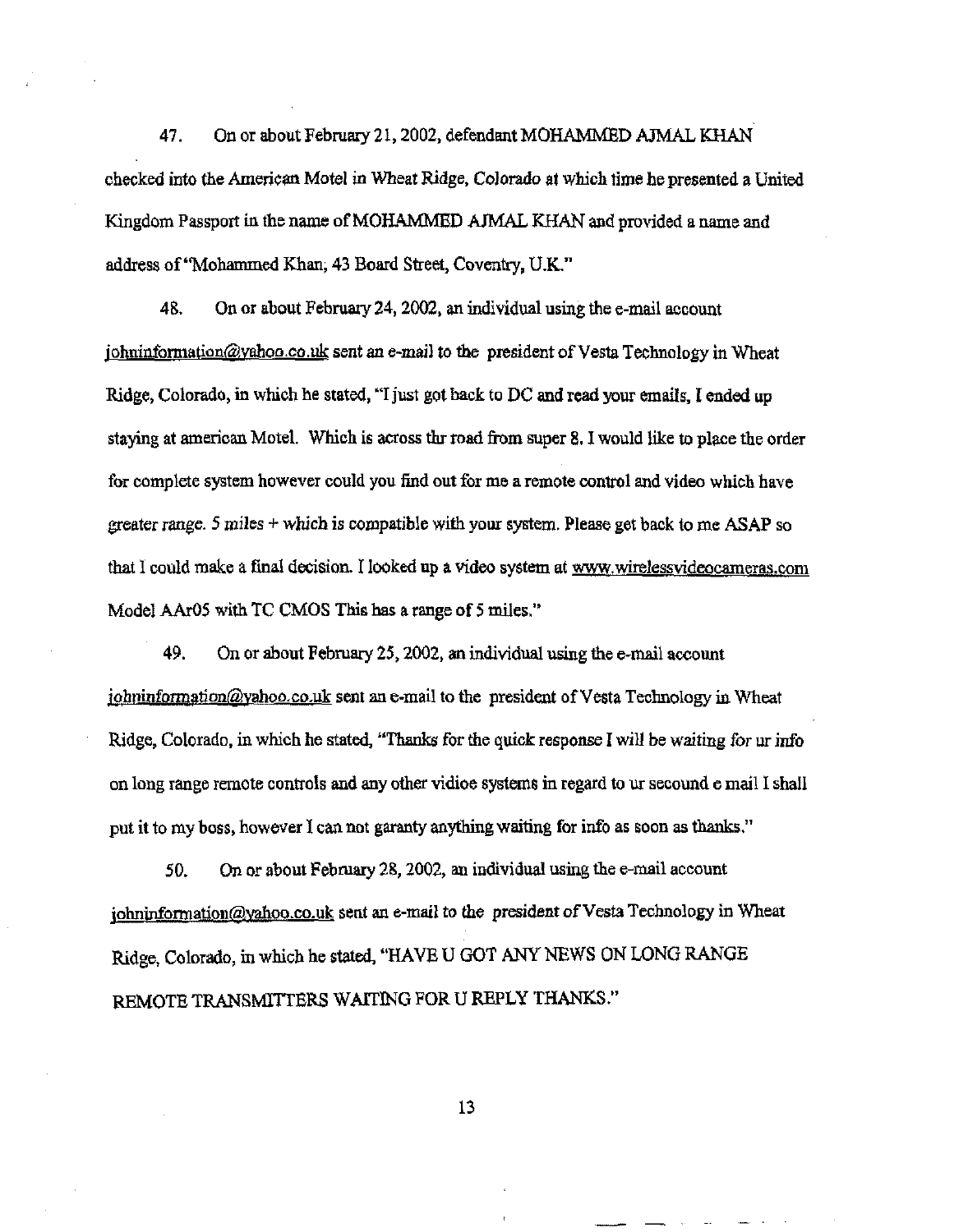51. In or around February 2002, defendant ALI ASAD CHANDIA went together with defendant MOHAMMED AJMAL KHAN to Khwaja Mahmoud Hasan's residence in Alexandria, Virginia, in the Eastern District of Virginia.

52. In or around February 2002, at the Alexandria, Virginia, residence of Khwaia Mahmoud Hasan, and while in the presence of the defendant ALI ASAD CHANDIA, defendant MOHAMMED AJMAL KHAN said he had come to the United States to obtain equipment for *Lashkar-e-Taiba.* 

53. In or around February 2002, while in the presence of defendant ALI ASAD CHANDIA, defendant MOHAMMED AJMAL KHAN told Khwaja Mahmoud Hasan that *Lashkar-e-Taiba* was still conducting military operations, though LET had been forced to close its Lahore office,

54. On or about February 27,2002, defendant MOHAMMED AJMAL KHAN flew from Washington Dulles International Airport to Newark, Jersey, then flew from Newark to Birmingham, England.

55. On or about March 27,2002, an individual using the e-mail address psingh111@hotmail.com communicated to Wireless Video Cameras, a company located in Rancho Santa Margarita, California. that individual'S interest in ordering wireless video equipment intended for use on a remote-controlled aircraft. The individual using the e-mail address psinghl 11@hotmail.com provided Wireless Video Cameras with a credit card number and an address in Coventry, England.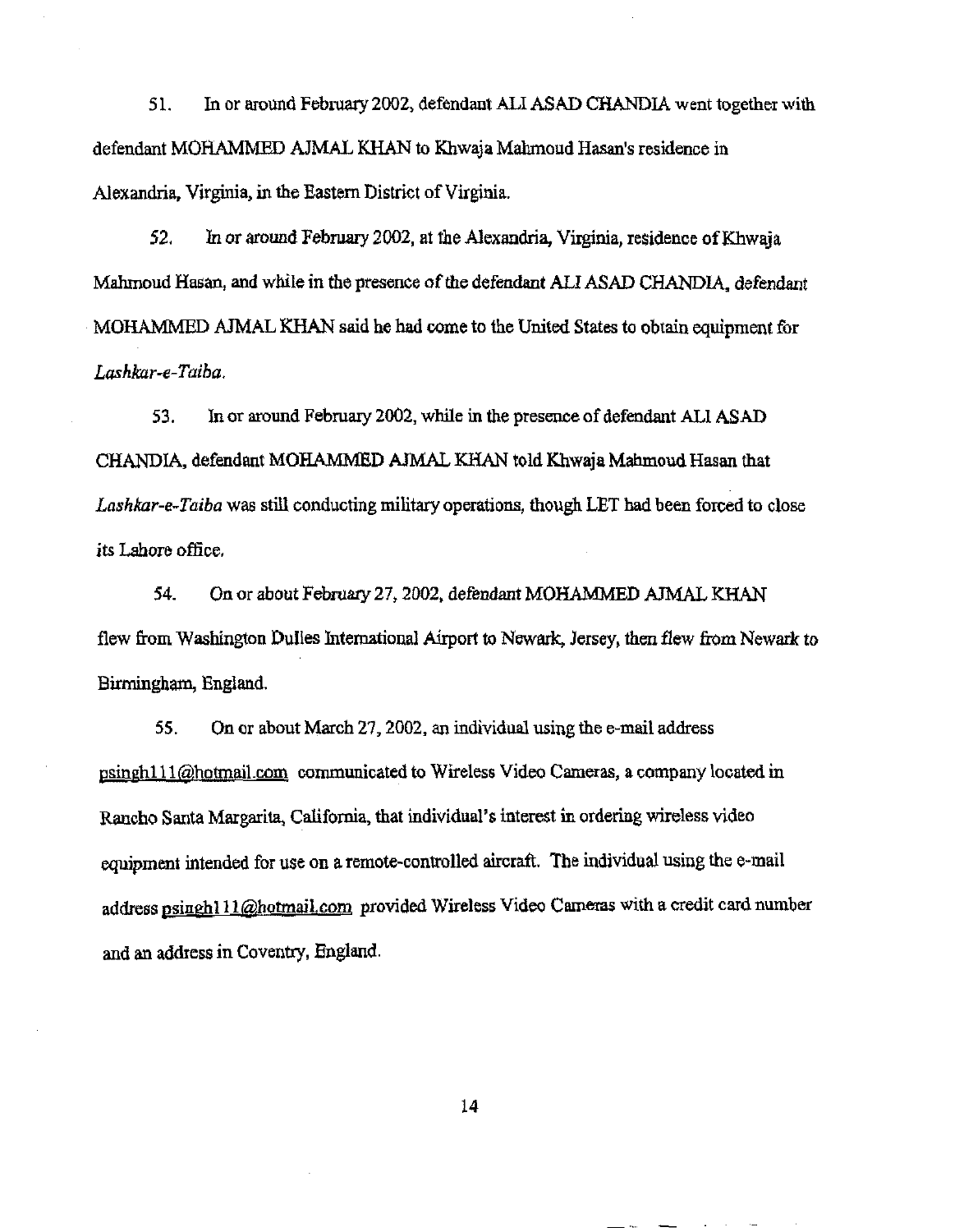56. On or about March 27, 2002, a representative of Wireless Video Cameras advised an individual using the e-mail address  $\frac{\text{psinph111}}{a}$ hotmail.com by e-mail that he could not verify the individual's credit card.

57. On or about March 28, 2002, a coconspirator identifying himself as Pal Singh telephoned Wireless Video Cameras and advised that coconspirator Seifullah Chapman would place the order for the wireless video equipment using Chapman's credit card, thereby enabling Wireless Video Cameras to verify the credit card.

58. On or about March 28, 2002, coconspirator Seifullah Chapman, using a credit card in his name, ordered and purchased a wireless video camera and amplifier for a remotecontrolled aircraft from Wireless Video Cameras, for approximately \$986.

59. On or about April 5, 2002, an individual using the e-mail address psinghl11@hotmaiLcom and an address in Coventry, England, placed an order with Aircraft Spruce Specialty, a company located in Corona, California, for a handheld navigation radio, communication headsets, and other equipment.

60. On or about April 8, 2002, the products ordered that day by the individual using the e-mail address psingh111@hotmail.com were shipped to the address in Coventry, England, provided with the equipment order.

61. On or about April 9, 2002, Wireless Video Cameras shipped wireless video equipment to coconspirator Seifullah Chapman at his home address in Alexandria, Virginia, in the Eastern District of Virginia.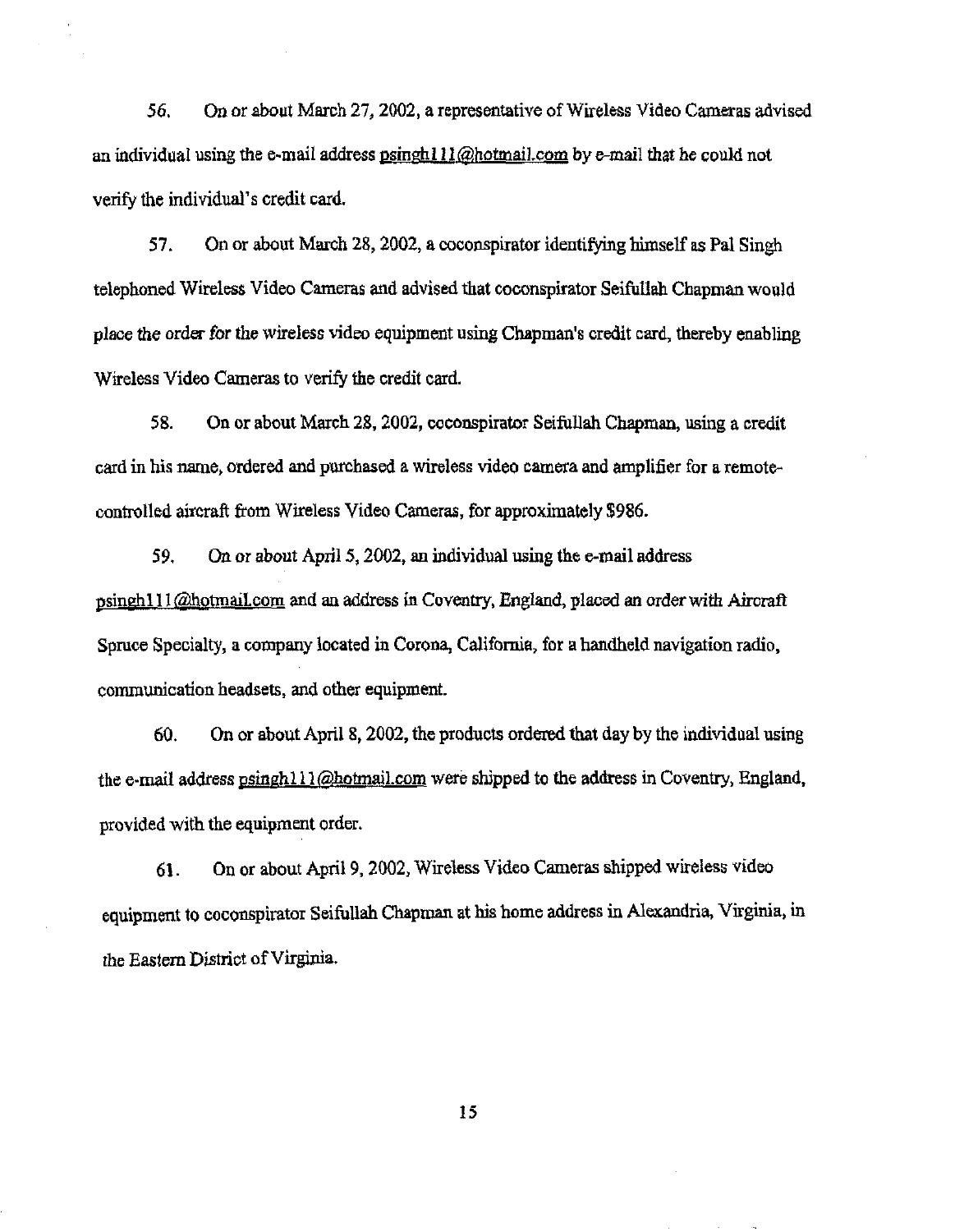62. On or about May 4, 2002, an individual using the e-mail address psinghll1 @hotmail.com sent an e-mail to Wireless Video Cameras regarding a problem with the equipment he had received, in which he stated the following: "I JUST TRIED THE EQUIPMENT AND THE SYSTEM IS NOT WORKING AS IT WAS SAID, THE GIVEN RANGE IS NOT BEING SATISFIED, IT WAS SAID TO BE ADEQUATE FOR 5 [MILES] RANGE BUT AFTER 200 METERS IT [LOSES] RECEPTION AND WlTHIN 200 METERS INTERFERENCE WAS ALSO THERE. CAN U ADVICE REGARDING THESE ISSUES OR CAN U EXPLAIN THE PROCESS OF RETURNING THE GOODS."

63. On or about May 5, 2002, Wireless Video Cameras sent a reply e-mail to the e-mail address psinghlll *Q***hotmail.com** containing recommendations about how to resolve the technical problems described in the above-described e-mail of May 4, 2002, from an individual using the e-mail address psinghl  $11$  ( $\omega$ hotmail.com.

64. On or about May 9, 2002, an individual using the e-mail address psinghl11@hotmaiLcom sent an e-mail to Wireless Video Cameras stating the following: "thanks for the reply all the power supply is at the correct voltage both 4 the transmitters and the [receiver],  $\prod$  only did a ground check that day and got [approximately] 200 meters  $\prod$  hope this is the reason,  $\Pi$  shall do an airborn check on the 14 and will let u know,  $\ldots$ ."

65. On or about May 20, 2002, an individual using the e-mail address johninformation@yahoo.co.uk sent an e-mail to Barrday, Inc., the subject of which was "Re: Fwd: p. singh," in which the individual stated, 'i am having problems with attaing level 3 ie preventing a 7.62 bullet can u plz send some info on how may layers and what type of adhisive to use, or any othere info relative to this ...."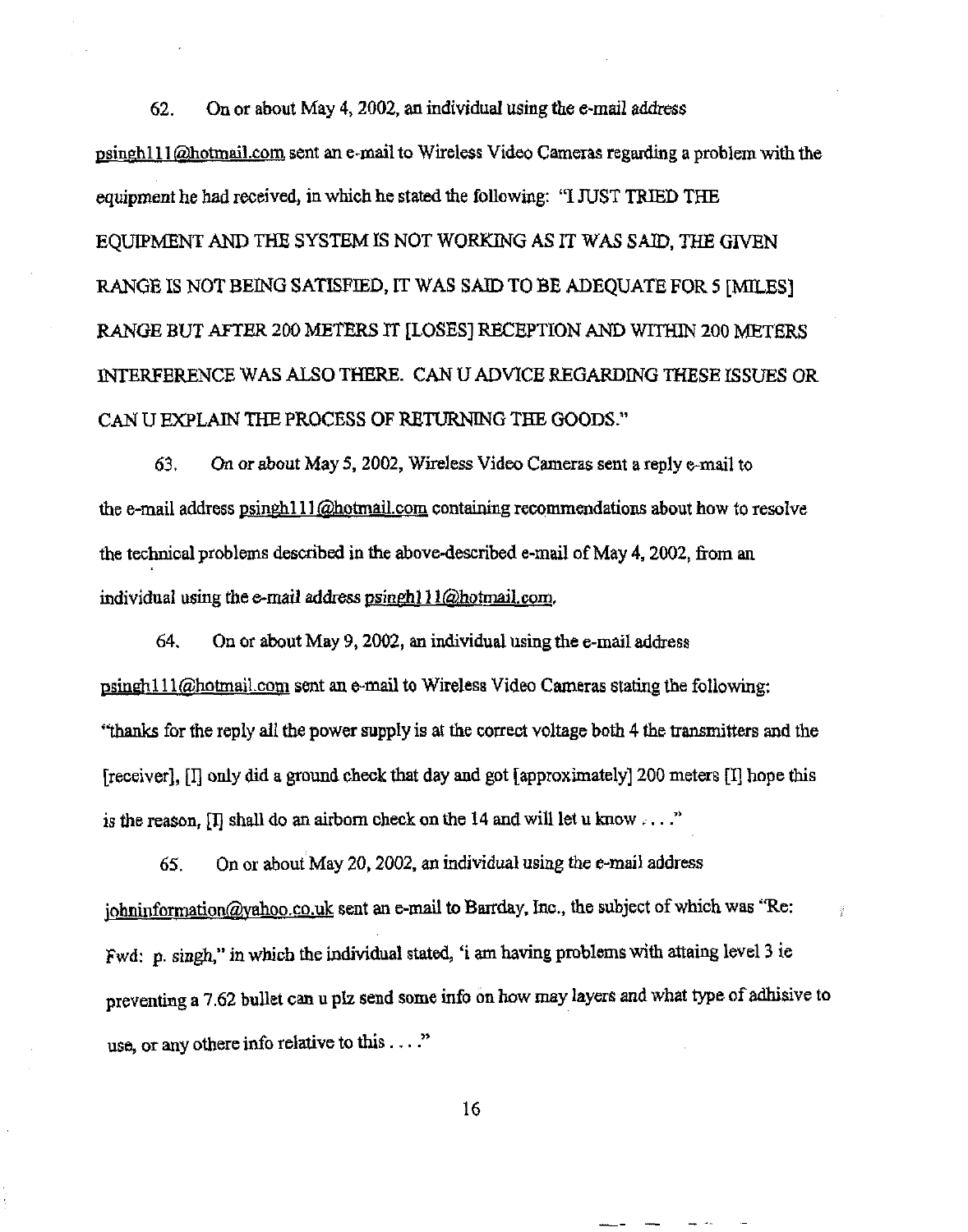66, On or about May 29, 2002, an individual using the e-mail address

psingh111  $\omega$  hotmail.com sent an e-mail to Wireless Video Cameras stating the following: " $\Pi$ ] am sorry to say that the camera is still not working at the desired specs, [B]ro I have tried everything the max range [it's] giving me is . . . 100 meters. [T]ell me what to do now . . . . [I] want to return the goods to  $u \dots$ . I was quite keen to get this project off the ground, and there r lots of my friends who are [interested]. [E]verything was installed as instructed but [it's] still not giving the desired results. [S]o ifu can exchange this for a working camera that would be great . ..

67. On or about May 29,2002, Wireless Video Cameras sent a reply e-mail to the e-mail address psingh111@hotmail.com, stating: "It sounds like there must be a problem with the amplifier. Please send it back via airmail insure and be sure to mark on the box in large print 'warranty repair' and on the shipping paperwork 'warranty repair.'"

68. On or about June 8, 2002, an individual using the e-mail address  $\gamma$  psingh111@hotmail.com sent an e-mail to Wireless Video Cameras stating the following: '' $\gamma$ sent the stuff to u [yesterday] u should get it in 3 or 4 days when repaired post it [to] Mr. Chapman in the states .... "

69. On or about June 9, 2002, defendant ALI ASAD CHANDIA, using the e-mail address asadibnmohammed@yahoo.com, sent an e-mail to defendant MOHAMMED AJMAL KHAN at the e-mail address islam97@hotmail.com with the subject heading "ur friend," in which CHANDIA stated the following: "Assalamualaikum Brother. I hope all is well. Where are you? How are the brothers? How is the situation? I have beard everything got shut. Is that true? I hope not." CHANDIA signed the e-mail as "AQ."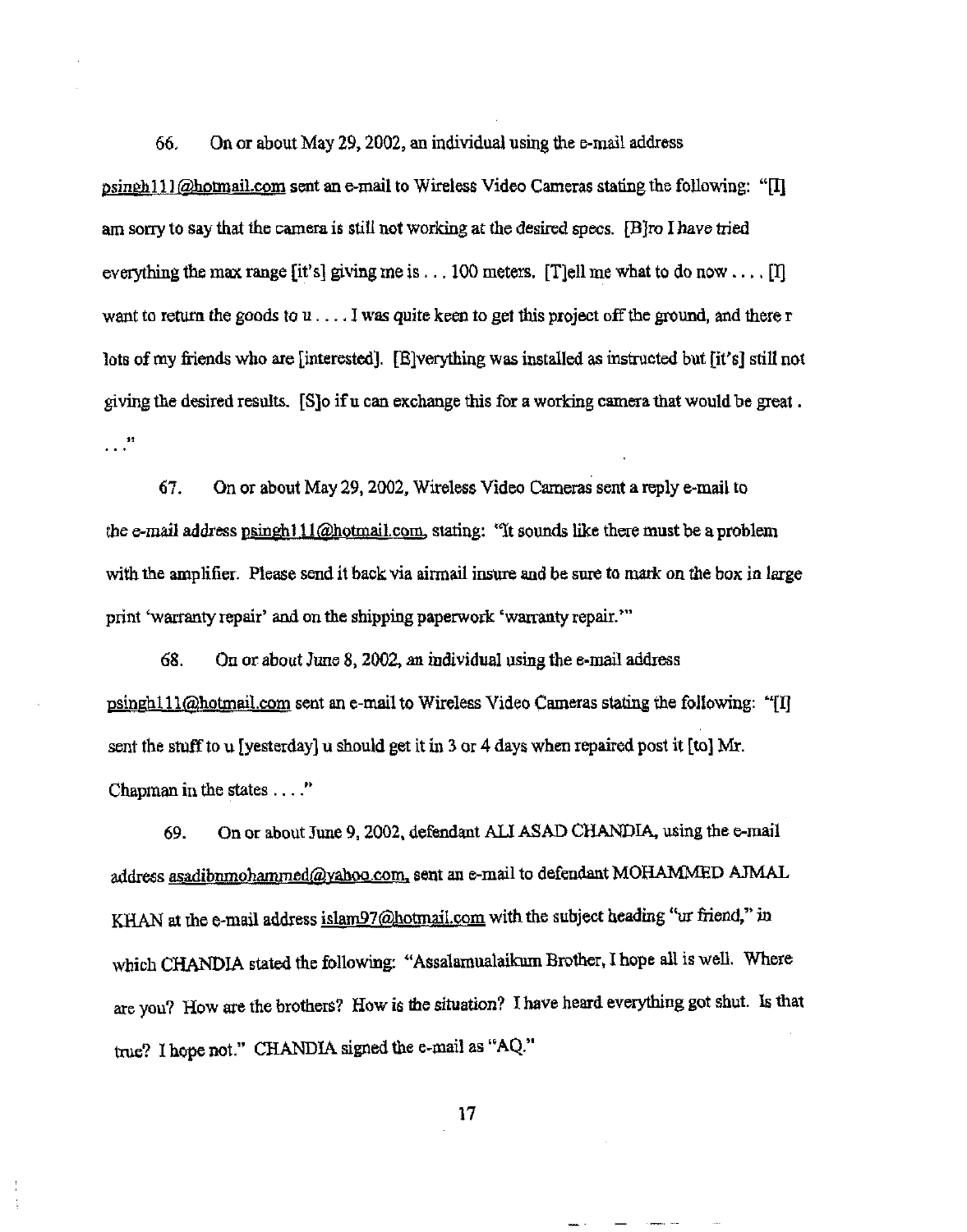70. On or about June 21, 2002, a representative of Wireless Video Cameras sent an  $e$ mail to an individual using the e-mail address  $\alpha$  psingh 111@hotmail.com advising that it would provide a Gel Cell battery for the wireless video equipment in lieu of the alkaline batteries originally provided with the equipment, and asking that individual, "Do you want me to ship this to the same USA address as before?"

71. On or about June 24,2002, an individual using the e-mail address psingh111@hotmail.com sent an e-mail to Wireless Video Cameras, stating "[T]hat be great send it to Mr. Chapman" and provided a new address for Chapman in Alexandria, Virginia, in the Eastern District of Virginia.

72. On or about July 9, 2002, Wireless Video Cameras sent an e-mail to an individual using the e-mail address psinghlll@hotmail.com and coconspirator Seifullah Chapman advising that "[y]our system has been tested and all found working OK. We have included a 1.2Ah Gel Cell battery with the AC Charger."

73. On or about July 10,2002, Wireless Video Camera shipped to coconspirator Seifullah Chapman, at his residence in Alexandria, Virginia, a 1.2Ah Gel Cell battery with an AC Charger.

74. While still in Pakistan in or about mid-2002, Yong Ki Kwon communicated by e-mail with coconspirator Masoud Khan. Khan advised Kwon by e-mail that he had been in contact with "the British guy."

75. While still in Pakistan in or about mid-2002, Yong Ki Kwon asked coconspirator Masoud Khan to provide him with defendant MOHAMMED AJMAL KHAN's e-mail address so that Kwon could contact MOHAMMED AJMAL KHAN.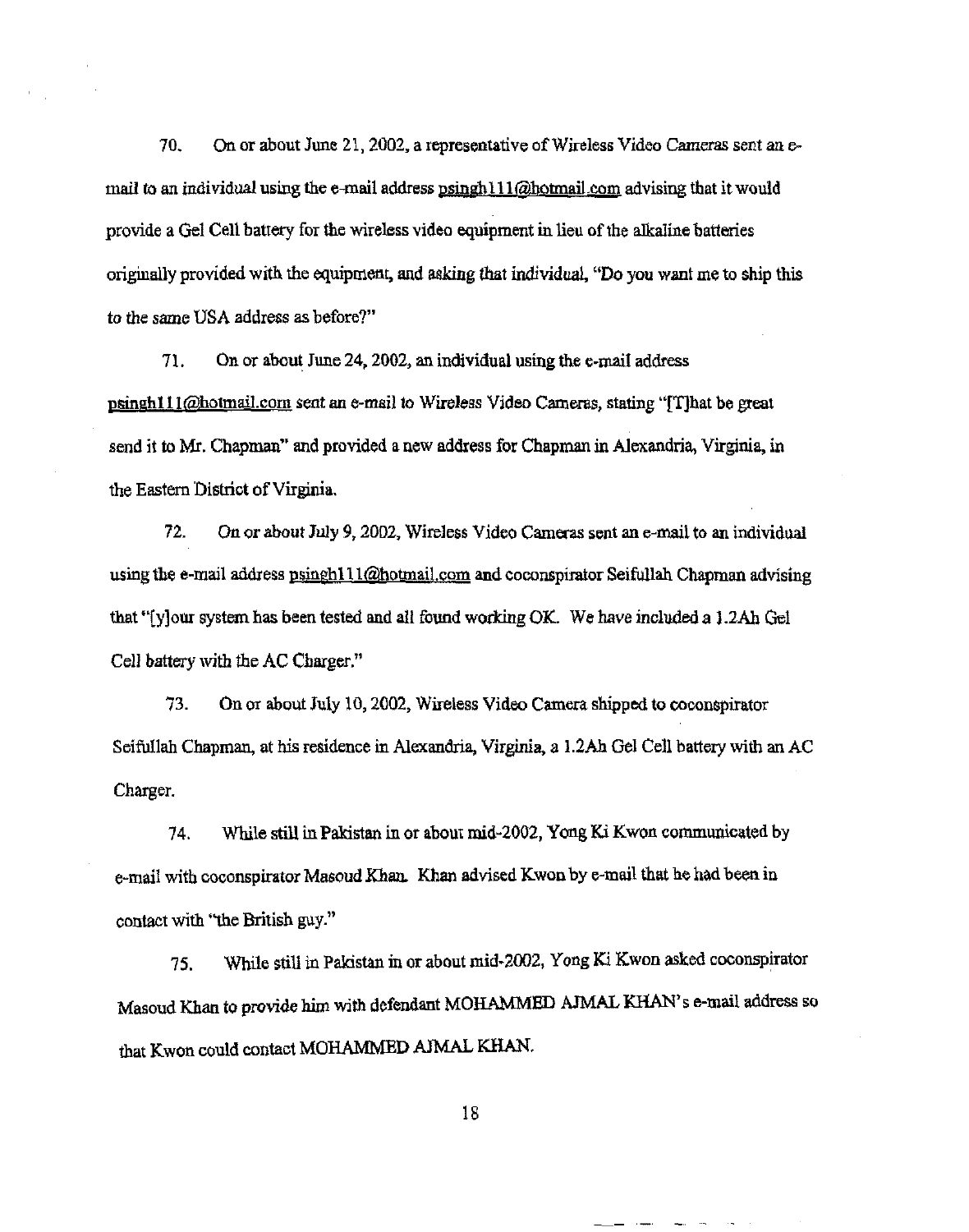76. In or about mid-2002, coconspirator Masoud Khan sent an e-mail to Yong Ki Kwon in Pakistan advising Kwon that coconspirator Seifullah Chapman would have defendant MOHAMMED AJMAL KHAN's e-mail address.

77. In or about mid-2002, coconspirator Seifullah Chapman sent an e-mail to Yong Ki Kwon in Pakistan advising Kwon that the e-mail address for defendant MOHAMMED AJMAL KHAN was johninformation@yahoo.com.

78. In Of about mid-2002, while still in Pakistan, coconspirator Yang Ki Kwon contacted defendant MOHAMMED AJMAL KHAN using the e-mail address johninformation@yahoo.com, and asked KHAN for his telephone number.

79. In or about mid-2002, while coconspirator Yang Ki Kwon was still in Pakistan, defendant MOHAMMED AJMAL KHAN sent Kwon an e-mail in which he provided Kwon with his telephone number.

80. On or about November 27,2002, approximately \$3,840 was wired from a bank account in London, England, in the name of Coconspirator  $#1$ , the cousin of defendant MOHAMMED AJMAL KHAN, to a bank account in the United States in the name of coconspirator Masoud Khan.

81. On or about November 28,2002, an individual using the e-mail account johninformation@yahoo.co.uk sent an e-mail to coconspirator Masoud Khan, under the subject heading "khalid paintballs," in which the sender asked Khan for assistance in ordering one MP1000SYS airplane control module and a large quantity of paintball equipment, including eight paintball guns and 50,000 paintballs. The e-mail described the MP1000SYS equipment to be obtained as a "Radio Controlled (RC) pilot assist."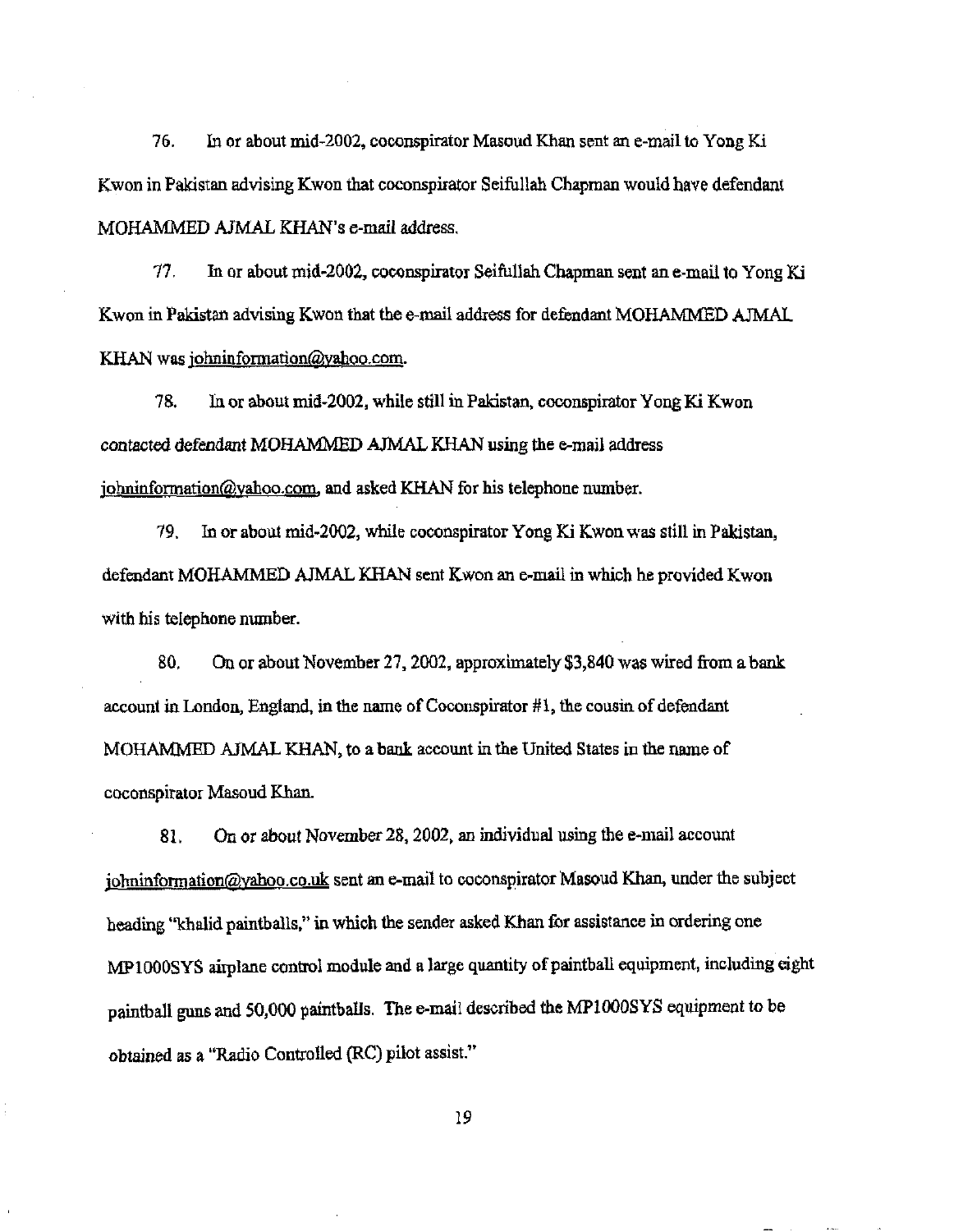82. On or about December 5, 2002, coconspirator Masoud Khan purchased eight paintball guns via the Internet from Xtreme Fulfillment, a company located in Dayton, Ohio, for approximately \$1,278.

83. On or about December 6, 2002, Xtreme Fulfillment shipped eight paintball guns to coconspirator Masoud Khan at his residence in Gaithersburg, Maryland.

84. On or about December 10, 2002, coconspirator Masoud Khan received a shipment of eight paintball guns from Xtreme Fulfillment at his residence in Gaithersburg, Maryland.

85. On or about December 11, 2002, coconspirator Masoud Khan ordered an MPIOooSYS system from Vesta Technology, a company located in Wheat Ridge, Colorado.

86. On or about December 17, 2002, cooonspirator Masoud Khan ordered and purchased 50,000 paintballs from Xtreme Fulfillment for approximately \$819

87. On or about December 18,2002, Xtreme Fulfillment shipped 50,000 paintballs to cooonspirator Masoud Khan at his residence located at 9905 Lake Landing Road, Gaithersburg, Maryland.

88. On Or about December 20, 2002, coconspirator Masoud Khan received a shipment of 50,000 paintballs from Xtreme Fulfillment at his residence at 9905 Lake Landing Road in Gaithersburg, Maryland.

89. On or about December 30, 2002, Vesta Technology shipped an MPIOOOSYS system to coconspirator Masoud Khan at his residence at 9905 Lake Landing Road, Gaithersburg, Maryland.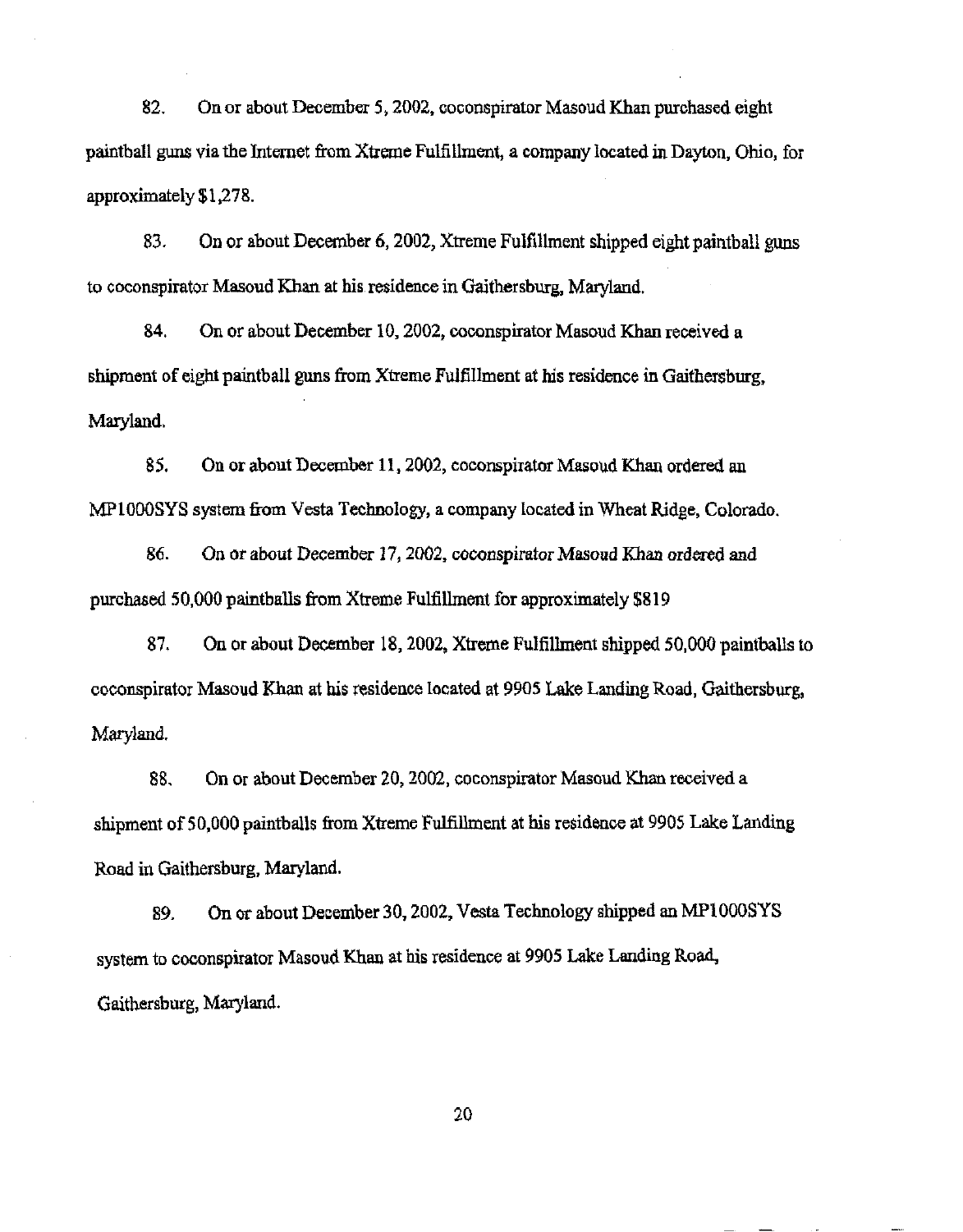90. On or about March 3, 2003, coconspirator Seifullah Chapman, using the e-mail address seifchapman@yahoo.com, sent an e-mail to the account of  $\phi$  iohninformation@yahoo.co.uk in which he stated, "hey bro, my bro is coming to SA so if you

still have stuff in the mr2 let me know and he can bring **it** here. Maybe it would be easier to get it from here."

91. On or about March 3. 2003, an individual using the e-mai) account jolminformation@yahoo.co.nk: replied to coconspirator Seifullah Chapman at the e-mail address seifchapman@yahoo.com, stating, "hey bro nice to hear from u been a long time I was at haj just got back going to see mr mr2 in a week."

92. On or about March 3, 2003, coconspirator Seifullab Chapman, using the e-mail address seifchapman@yahoo.com sent an e-mail to the account of  $j$ ohninformation@yahoo.co.uk in which he stated, "it is good to hear that everything is ok with you. I talked to your boss. I guess no way to come there for the summer, hope to see you again **soon.<sup>1</sup> \** 

93. On or about March 3, 2003, an individual using the c-mail account johninfonnation@yahoo.co.uk replied to coconspirator Seifullah Chapman at the e-mail address seifchapman@vahoo.com in which he stated, "I am flying to ur home land this week any messg u wana give to them take care keep in thoch."

94. On of about March 6, 2003, defendant MOHAMMED AJMAL KHAN entered the United States at Washington Dulles International Airport in the Eastern District of Virginia, reporting the address of his intended destination as ''2086 Lk Landing, Gaiturburge, Maryland."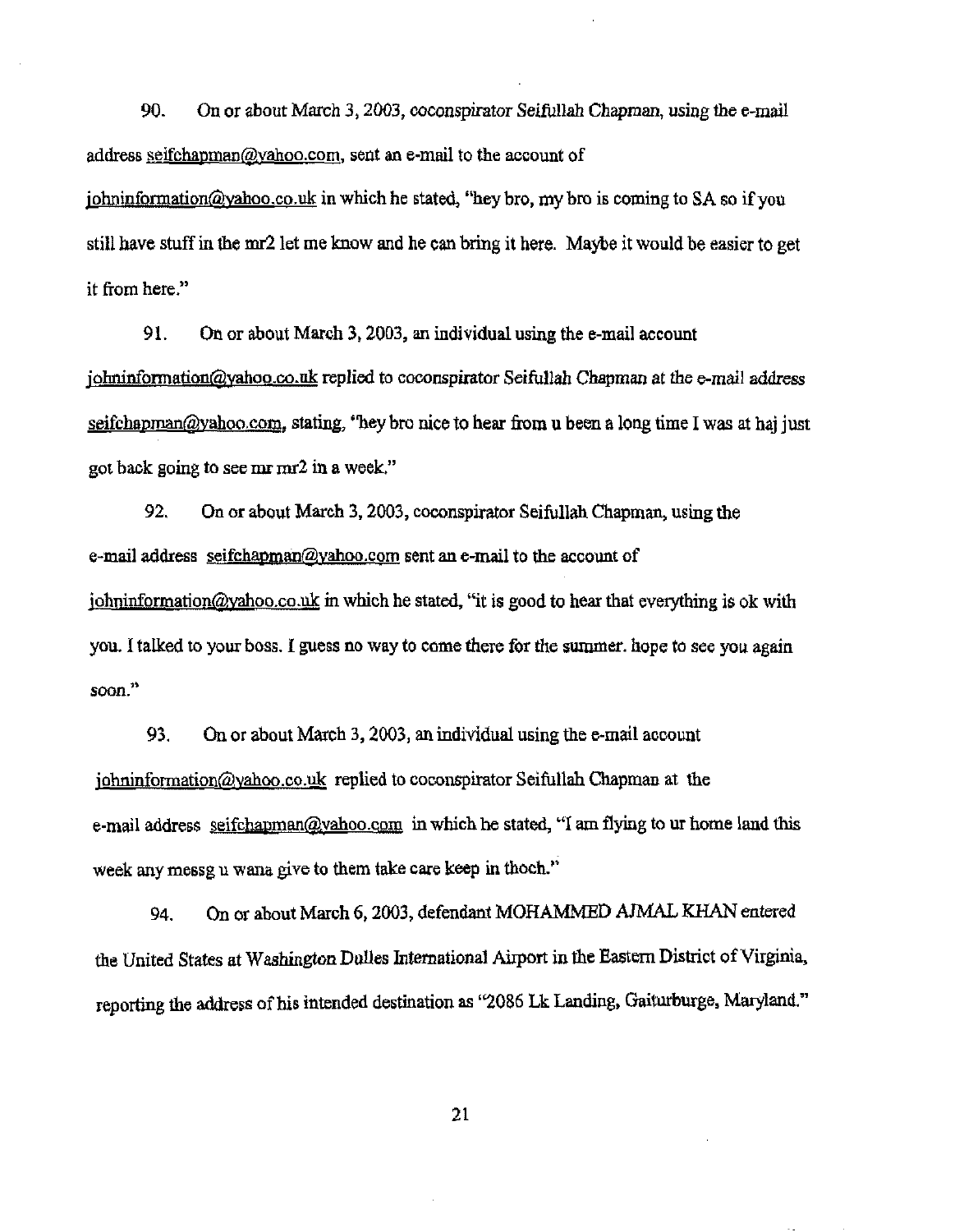95. On or about March 13, 2003, defendants ALI ASAD CHANDIA and MOHAMMED AJMAL KHAN delivered twenty-one boxes, several of which contained paintballs, to Inter Global Systems (1GS). an international shipping company located in Sterling, Virginia, in the Eastem District of Virginia, for shipment to Lahore, Pakistan.

96. On or about March 14,2003, IGS transferred the 21 boxes it had received from defendants ALI ASAD CHANDLA and MOHAMMED AJMAL KHAN to Sandia Airlines at Washington Dulles International Airport.

97. Between March 14 and March 23, 2003, Saudia Airlines shipped the abovedescribed 21 boxes by truck to Saudia Airlines at John F. Kennedy International Airport in New York, New York, for shipment by air to Lahore, Pakistan.

98. On or about March 18, 2003. defendant MOHAMMED AJMAL KHAN departed the United States for Pakistan from John F. Kennedy International Airport in New York, New York.

99. On or about March 23,2003, Saudia Airlines shipped the above-described 21 boxes by air to Lahore, Pakistan.

100. On or about March 30, 2003, defendant MOHAMMED AJMAL KHAN sent an email to defendant ALI ASAD CHANDIA in which he stated, "hi there bro plz plz e mail me the air waybill no and the invoice, if poss scan it to me, the stuff is here and I need the papaers to realse it urgent also post the originals to me do it now plz verey important."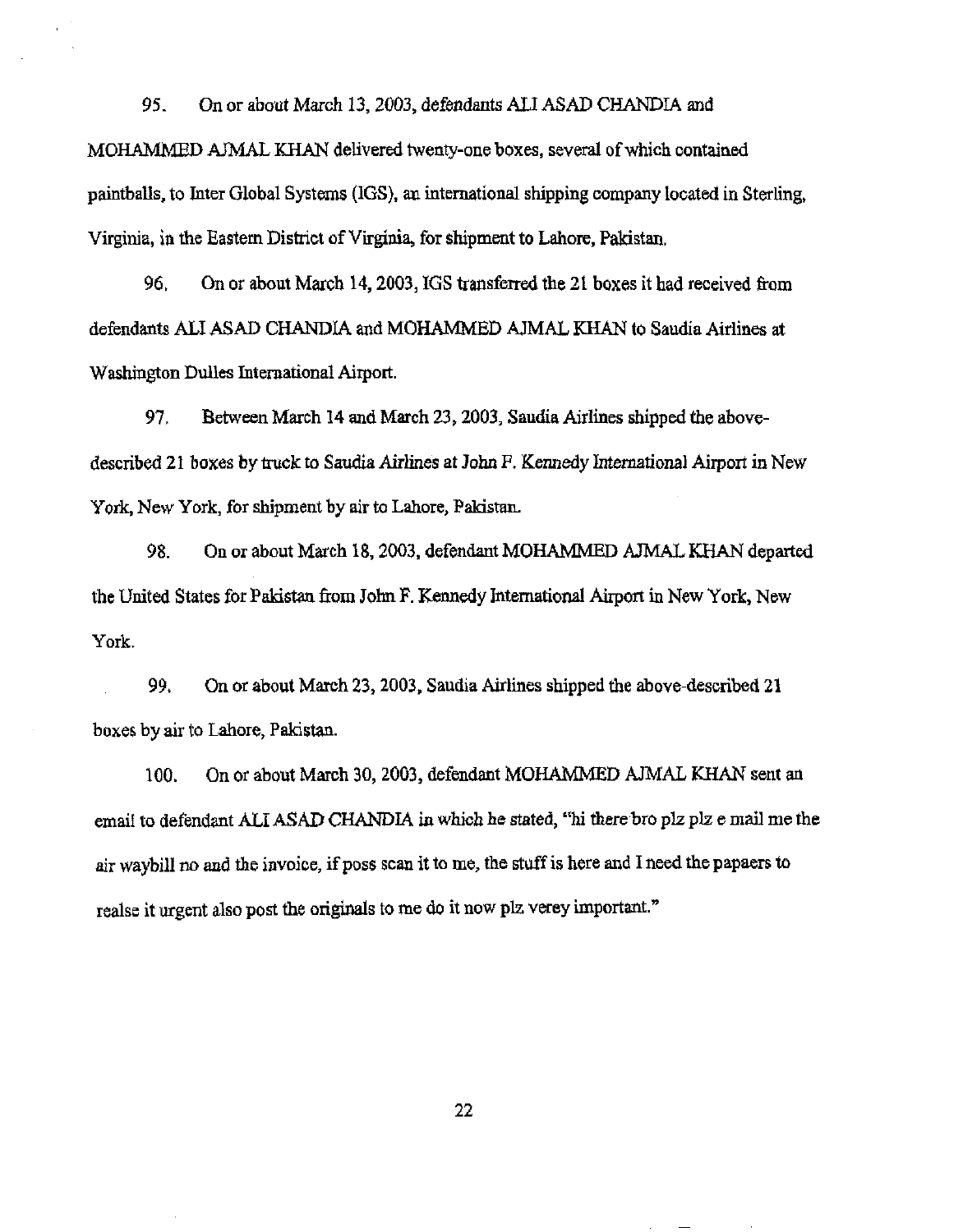101. On or about March 30, 2003, defendant ALI ASAD CHANDlA sent an email to defendant MOHAMMED A1MAL KHAN in which he stated, "1 will take care of ii Monday. Where do I get the invoice from. Who has it? Let me know ASAP. I gave some of the money to our friend. I will give him the rest tomorrow. Don't worry. I will take care of everuthing tomorrow. AQ."

1 02. On *or* about May 7, 2003, defendant MOHAMMED AJMAL KHAN posted an inguiry on the Internet site RCUNIVERSE.COM in which he stated, "I have a problem with my RC. I gotta wireless cam capable of sending visual within 4 miles radius, but my RC has the capacity of 2 mile radius,  $\cos$  my plane gets out of the RC range, I need to enhance the radius of my RC, if anybody has any idea how to boost the range of the TX, that would be appriciated."

103. On or about May 8, 2003, at his residence in Gaithersburg, Maryland, defendant ALI ASAD CHANDIA possessed publications concerning violent *jihad,* such as "Jihad is the best defence for oppressed Muslims" by LET leader Hafiz Muhammad Saeed; "Jihad in Islam"; "Jihad in the Present Time"; "Paradise - Its Blessings and How to Get There"; "Limited Warfare in the Nuclear Age"; and a September 2002 statement by former Taliban leader Mullah Omar.

104. On or about May 8, 2003, at his residence in Gaithersburg, Maryland, defendant ALI ASAD CHANDIA possessed audiotapes containing lectures by coconspirator Ali al-Tinrimi, including a lecture on the Taliban's destruction of ancient Buddhist statues that provides an Islamic justification for their destruction.

105. On or about May 8, 2003, at his residence in Gaithersburg, Maryland, defendant ALI ASAD CHANDlA possessed a document bearing the name "Abu Qatada Ali Asad."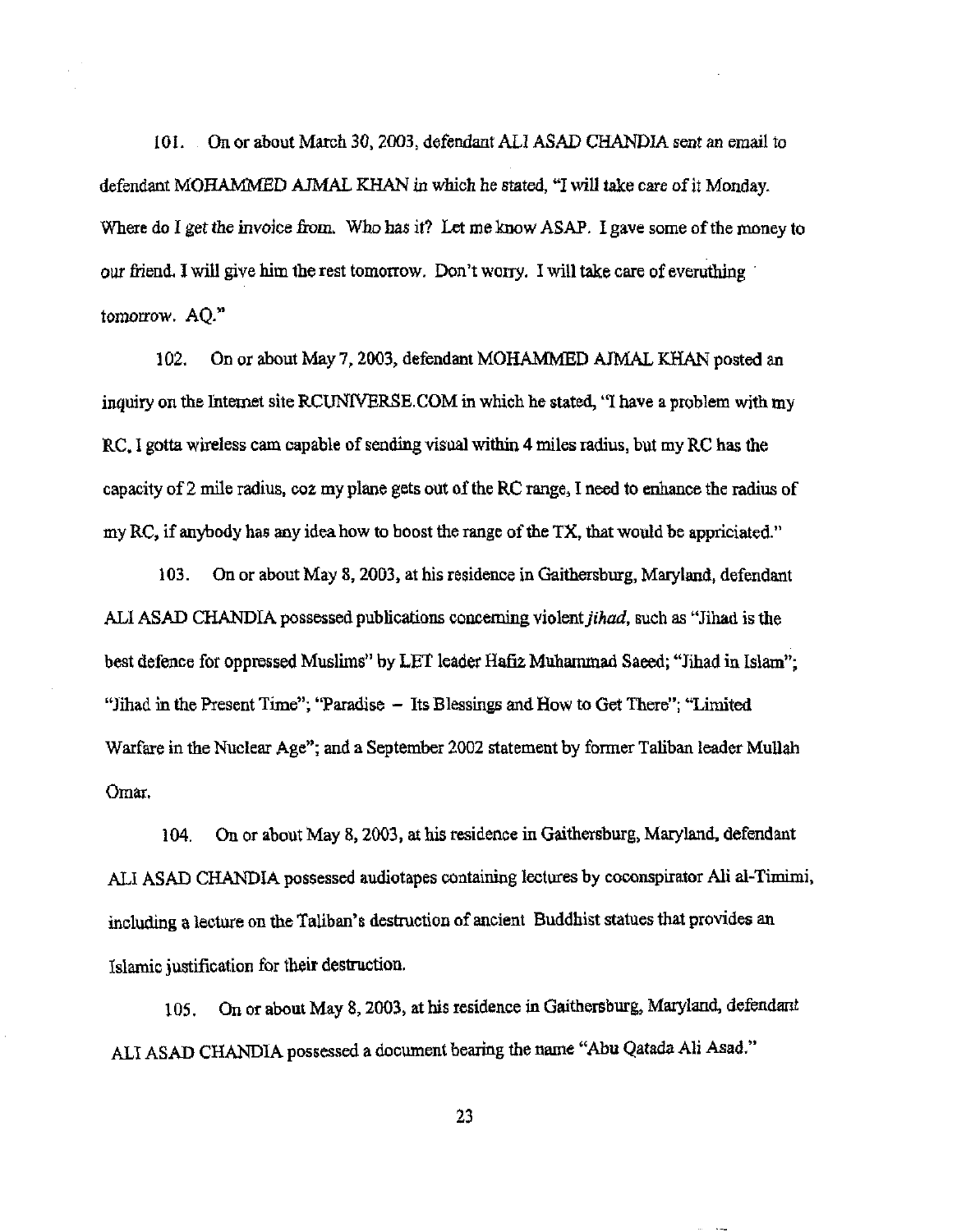106. On or about May 8, 2003, in a vehicle parked at his residence in Gaithersburg, Maryland, defendant ALI ASAD CHANDIA possessed a number of CD's containing documents in Urdu, one of the predominant languages in Pakistan, supportive of engaging *injihad* in Kashmir, some of which contained the words "Copyright: 2001 www.markazdawa.org Lashkare-Taiba."

107. On or about May 26, 2003, an individual using the e-mail account psingh111@hotmail.com sent an e-mail to the former president, and current consultant at Vesta Technology in Wheat Ridge, Colorado, in which he stated, "hi there thanx bro, the thing is working, and I appriciate ur help and support .... ok got few other things I . friend of mine saw it yesterday, and he wants to buy a complete package configured and working with the camera so what price u r looking at?"

108. On or about May 29, 2003, an individual using the e-mail account psingh1 II@hotmailcom sent an e-mail to the former president, and current consultant at Vesta Technology in Wheat Ridge, Colorado, in which he stated, ". I've emaile to ur given address for costing but there is no answer yet, and please tell me that the price you saisd dose that include plane as well? 2. Three servos are working fine two servos FLAP and RUD are not responding with RC got any bright ideas? thanx"

109. On or about September 12, 2003, during the search of a residence in Coventry, England, where defendant MOHAMMED AJMAL KHAN resided on occasion, a Dell computer used by KHAN was found to contain the following: (1) an MSN Hotmail Inbox for the e-mail address islam97@hotmail.com listing e-mail communications sent by "Ali Asad" "re: urgent" dated March 30, 2003, and from "Ali Asad" "re: ur friend" dated June 10, 2003; (2) an MSN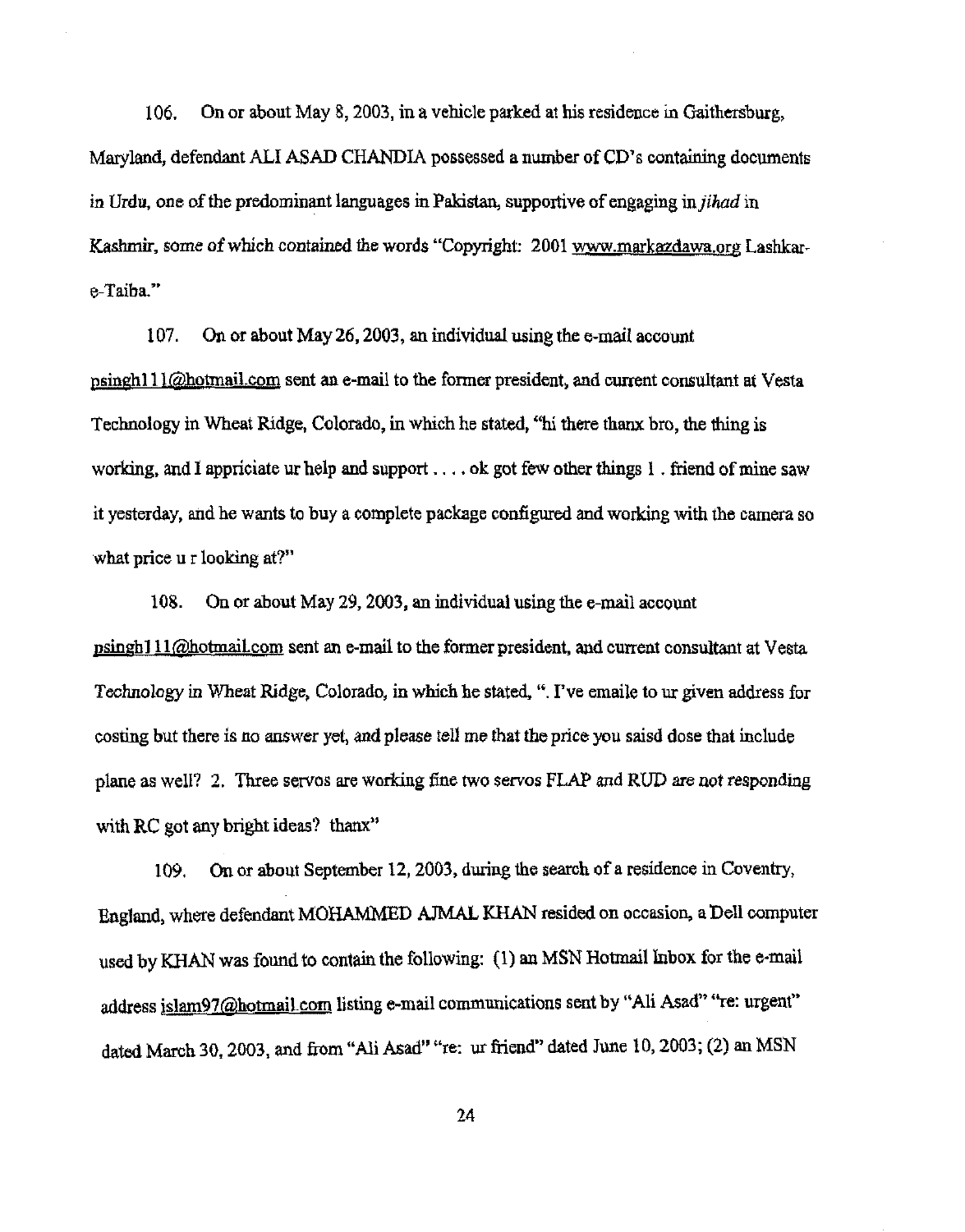Hotmail Inbox for the e-mail address  $p\sin(\frac{11}{\omega}h\omega)$  communications is in the e-mail communications sent by individuals associated with Vesta Technologies between May 21,2003, and June 10, 2003, and e-mail communications sent by Wireless Video Cameras between March 27, 2003, and July 10, 2003; (3) graphic images, web-site visitation records, and e-mail correspondence indicating that the user of the computer was attempting to purchase image-intensifying teclmology such as night-vision goggles, infrared rifle scopes, and thermal rifle scopes; and (4) e-mail communications from an individual using the e-mail address  $\phi$ <sub>i</sub>ohninformation@vahoo.co.uk inquiring about thermal-imaging binoculars.

110. On or about March 1, ZOOS, during the search of a residence in Coventry, England, where defendant MOHAMMED AJMAL KHAN had previously resided on a regular basis, an address book was found containing a telephone number used by defendant ALI ASAD CHANDIA, telephone numbers used by Coconspirator Masaud Khan, and a telephone number for RC Universe.

(In violation of Title 18, United States Code, Sections 371 and 2339A.)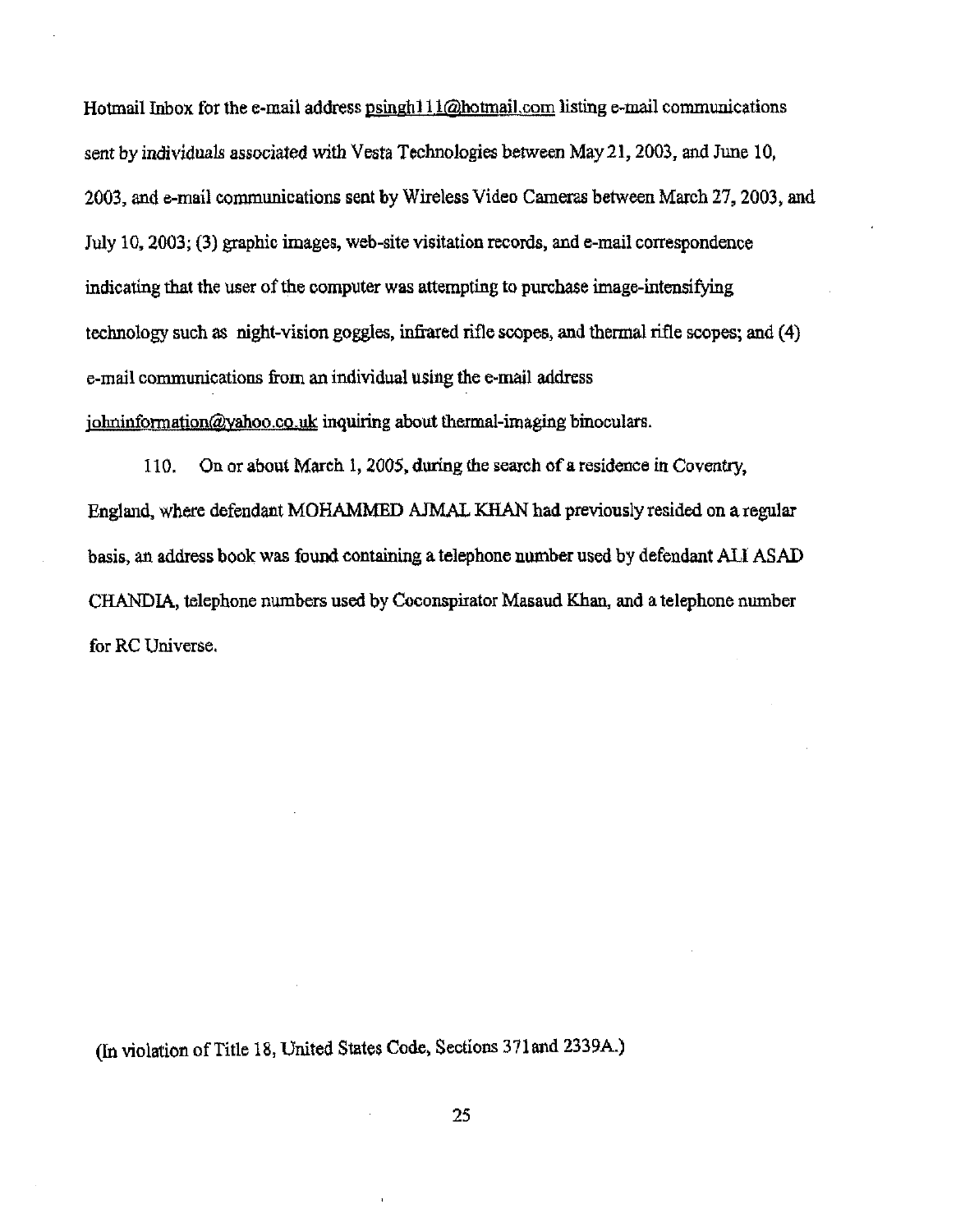## COUNT 2

# Material Support to Terrorists *(Lashkar-e-Taibal*

#### THE GRAND JURY FURTHER CHARGES THAT:

1. The Grand Jury realleges and incorporates by reference herein the General Allegations and Paragraphs 3 through 110 of Count One of this Indictment

2. Beginning on a date unknown and continuing through at least March 2005, the defendants ALI ASAD CHANDIA and MOHAMMED AJMAL KHAN, in the Eastern District of Virginia and elsewhere, did knowingly and unlawfully provide material support and resources, as that term is defined in 18 U.S.C. § 2339A(b), and conceal and disguise the nature, location, source, and ownership of material support and resources, knowing and intending that they were to be used in preparation for and in carrying out a violation or violations of Title 18, United States Code, Section 956 (conspiracy to kill or injure persons or damage property in a foreign country).

(In violation of Title 18, United States Code, Section 2339A.)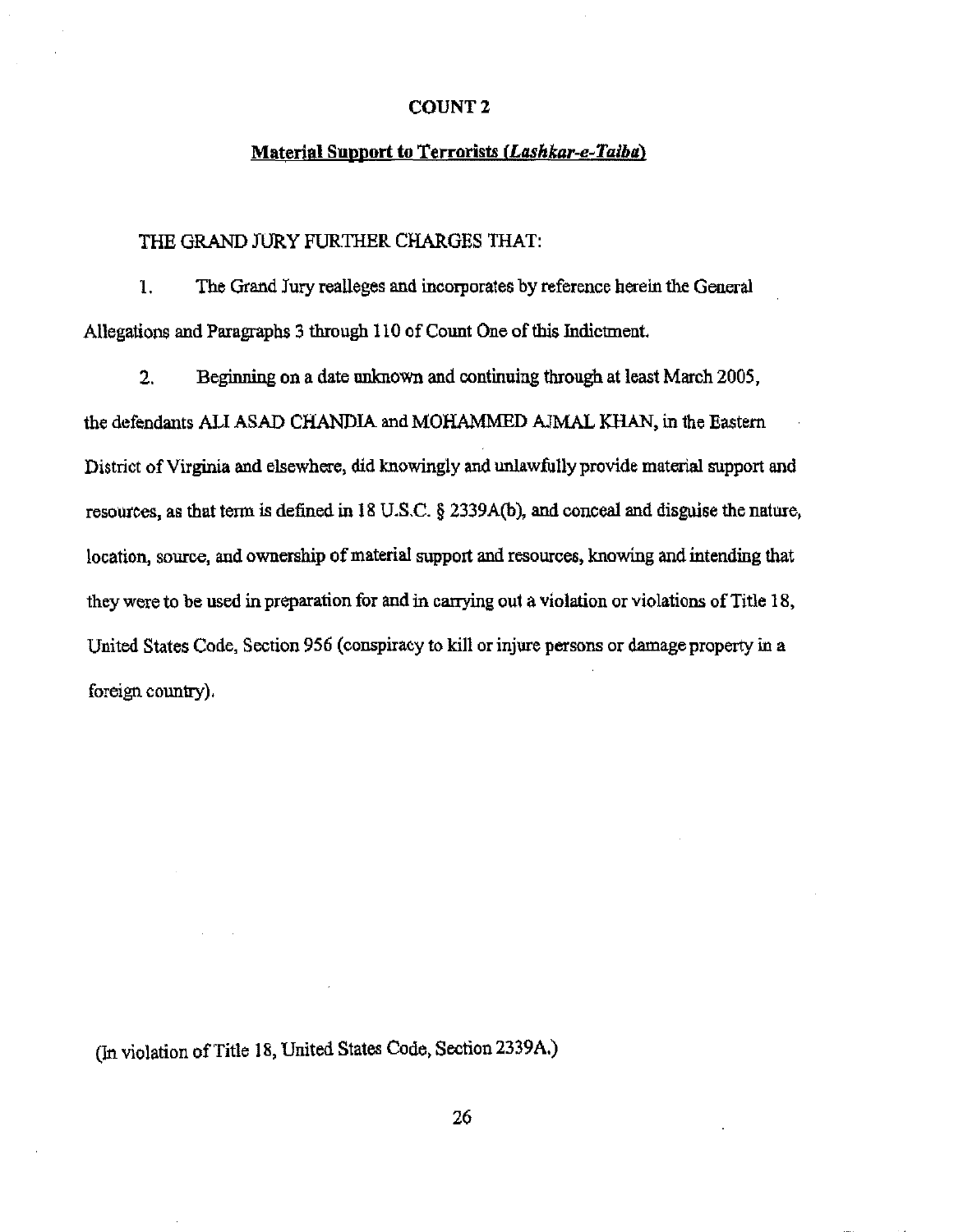### COUNT 3

## Conspiracy to Provide Material Support to a Designated Foreign Terrorist Organization (Lashkar-e-Taiba)

## THE GRAND JURy FURTHER CHARGES THAT:

1. The Grand Jury realleges and incorporates by reference herein the General Allegations and Paragraphs 3 through 110 of Count One of this Indictment.

2. Beginning on a date unknown and continuing through at least March Z005, within Fairfax County in the Eastern District of Virginia and elsewhere, the defendants ALl ASAD CHANDIA and MOHAMMED AJMAL KHAN did knowingly, willfully, and unlawfully combine, conspire, confederate, and agree with other individuals known and unknown to the Grand Jury to knowingly provide material support and resources, as that term is defined in 18 U.S.C. § 2339A(b), to a designated foreign terrorist organization, namely *Lashkar-e-Taiba.* 

(In violation of Title 18, United States Code, Section 2339B.)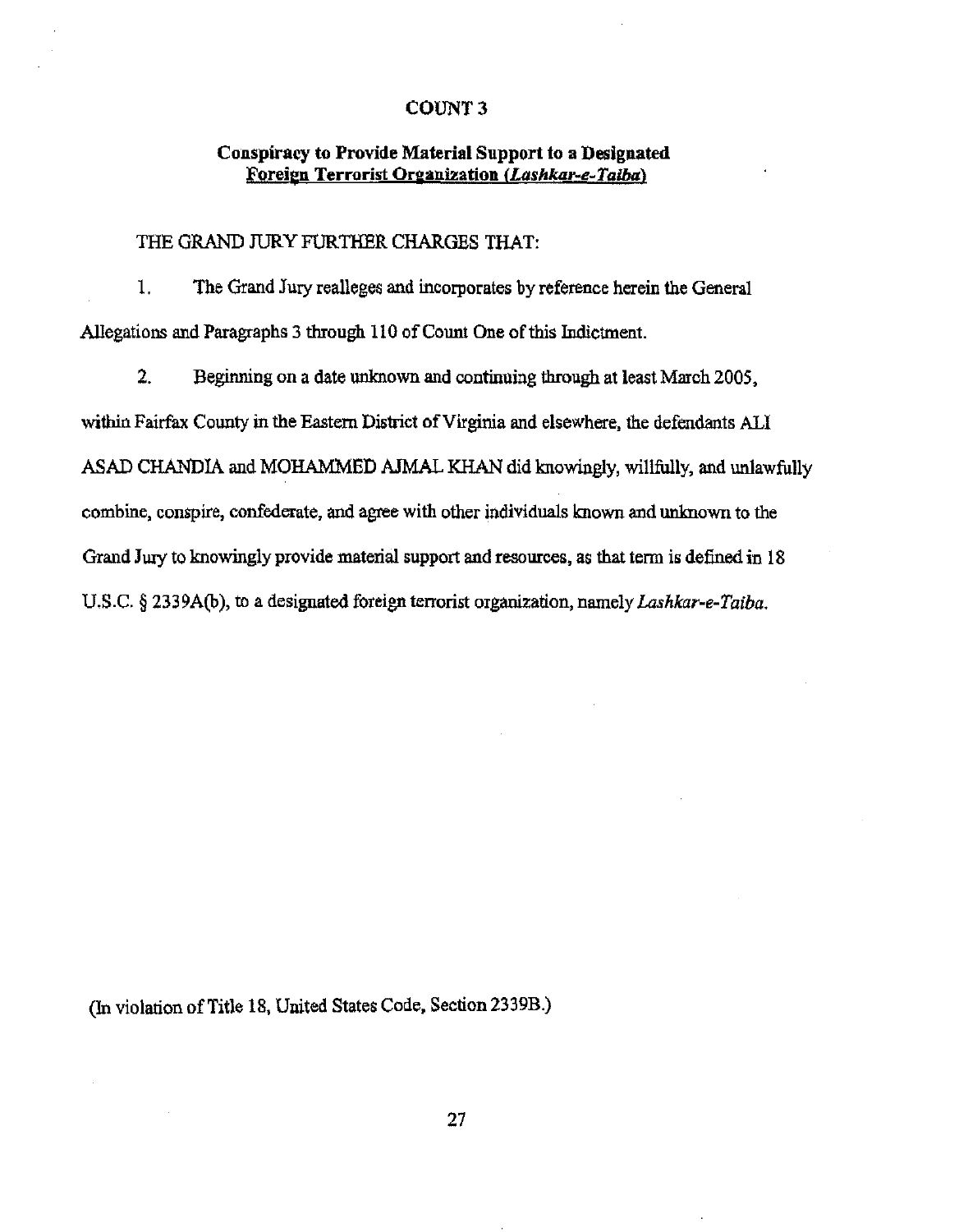## COUNT 4

# Material Support to a Designated Foreign Terrorist Organization *(Lashkar-e-Taiba)*

#### THE GRAND JURy FURTHER CHARGES THAT:

1. The Grand Jury realleges and incorporates by reference herein the General Allegations and Paragraphs 3 through 110 of Count One of this Indictment.

2. Beginning on a date unknown and continuing through at least March 2005, defendants ALI ASAD CHANDIA and MOHAMMED AJMAL KHAN, in the Eastern District of Virginia and elsewhere, did knowingly and unlawfully provide material support and resources, as that term is defined in 18 U.S.C.  $\S$  2339A(b), to a foreign terrorist organization, namely *Lashkar-e-Taiba.* 

(In violation of Title 18, United States Code, Section 2339B.)